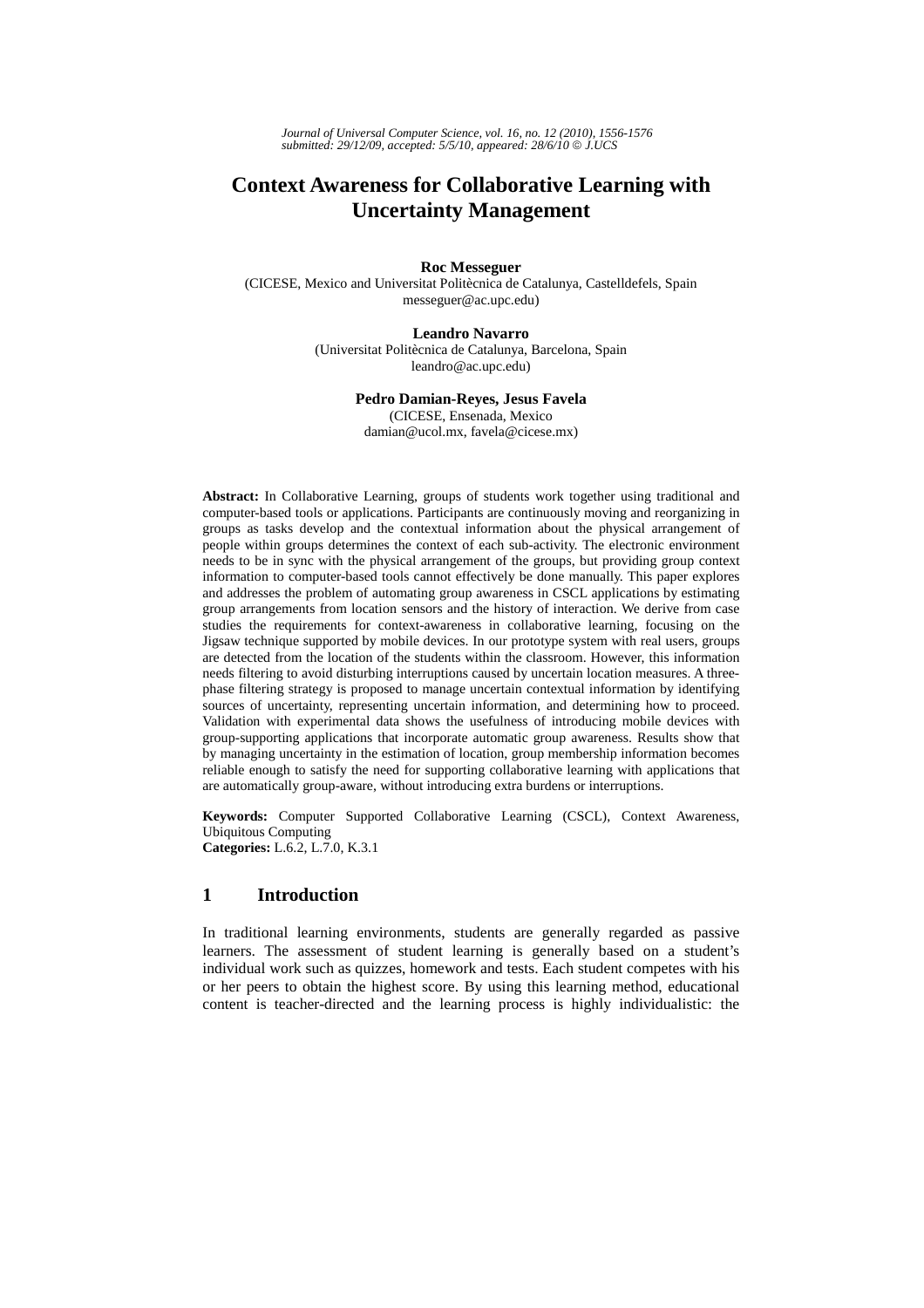teacher – the knowledge expert – delivers the content of the courses to the students and they rely mainly on the teacher as the only source of knowledge and information.

In contrast, [Stahl 06] collaborative learning occurs socially as the shared construction of knowledge. The learning is not based on individual activities; instead, it is based on group interactions that involve negotiation and/or sharing. Participants do not work individually, but rather remain engaged with a shared task that is constructed and maintained by and for the classroom group. This learning approach is student-centered and encourages students to cooperate and collaborate with each other in order to achieve their learning goals and outcomes. Among the many collaborative learning methods used in classroom-based environments, to evaluate the potential benefits that they can provide our proposal, we have focused on the Jigsaw technique [Aronson 78]. We strongly believe that these results can be easily extrapolated to other collaborative learning methods.

Collaborative learning, and the Jigsaw methodology in particular, entails a dynamic setting in which multiple parallel groups of people join and disband rapidly to form new groups. People move within the classroom from one location to another. Students experience much more mobility than in traditional learning settings. In addition, when students use mobile devices, such as laptops, smart phones, or PDAs, which are wirelessly connected and can be aware of the surroundings (context-aware), then we have what is called a context-aware ubiquitous learning scenario. In this scenario, there is the need of using physical devices that can serve as interfaces to facilitate the integration of real-world with computer-based objects – applications. This enables the users to benefit from services and resources that computers can provide, all in a transparent and natural manner, invisible to the user [Hwang 08]. However, when computer-supported collaborative learning (CSCL) applications that support group tasks are introduced in this scenario, there is also the need to automatically provide these applications with awareness of changes happening in the real-world environment, particularly regarding the spatial organization of the classroom – real-time location of the students groups.

The change in absolute or relative location of every significant element in the workplace – people or artifacts – is a rich source of information for understanding the structure and performance of the collaborative task. If the teacher or the students have to manually configure the groups in the computer application, then every time the groups' membership changes, the students have to wait until the manual setup is completed. As a result, this extra work may be of concern to the already overloaded teacher and introduces delays and an additional burden to the participants. Although there are many tools for providing some degree of automation and support for group activities, we have not found specific tools for automating and effectively linking the computer-based and physical environments in order to facilitate the process of creating the groups working environment.

These context-aware systems must have the capacity to perceive and capture the real-world surroundings of the user and to adapt its behavior to provide useful and relevant information and services [Abowd 02]. Low-level contextual data about location can be obtained directly from physical sensors, such as RFID or Wi-Fi. On the other hand, high-level context is more abstract and can be inferred from the lowlevel context [Prekop 03]. For example, the group membership, the participants' roles, and the type of activity can be inferred by using low-level contextual information.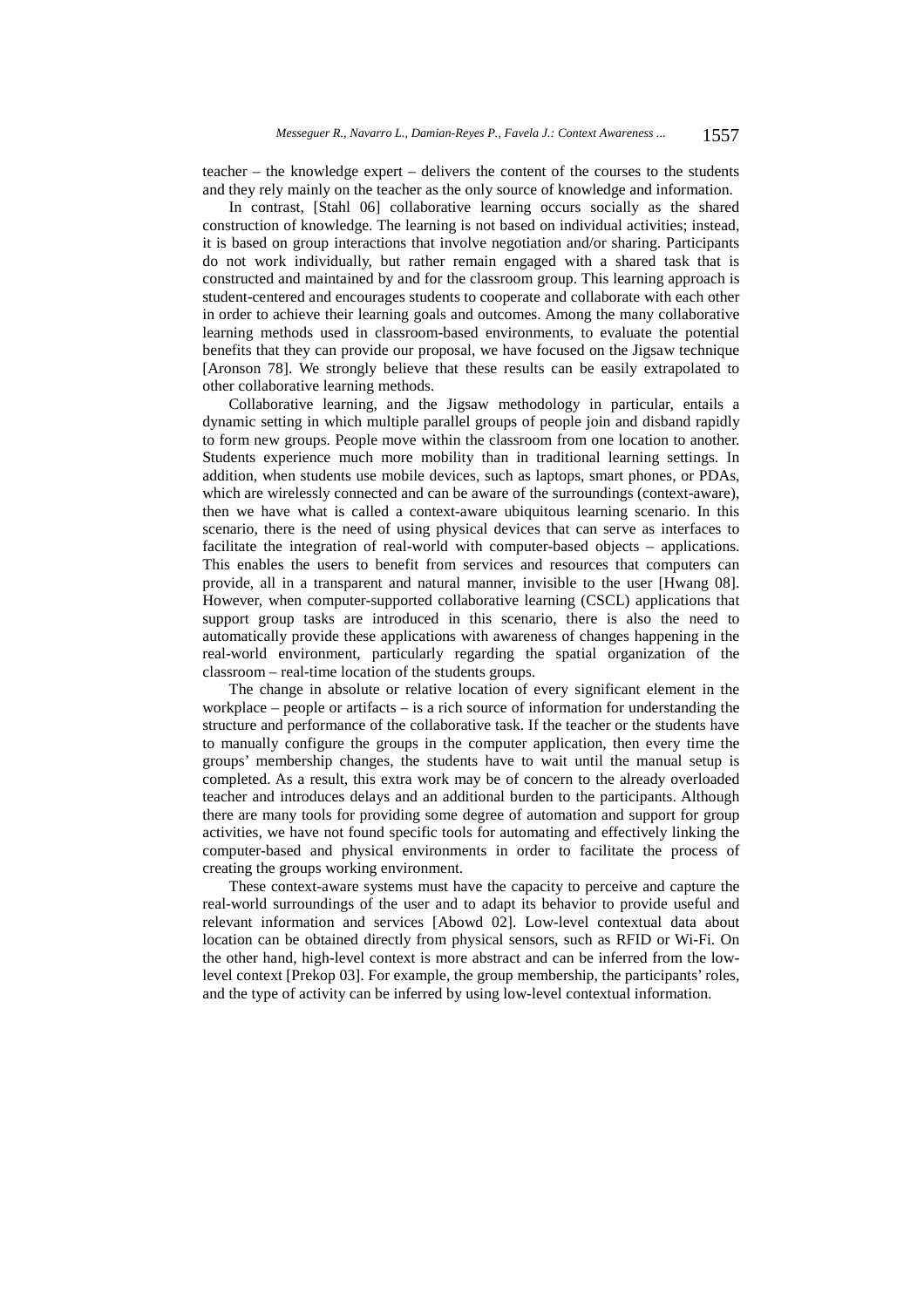#### 1558 *Messeguer R., Navarro L., Damian-Reyes P., Favela J.: Context Awareness ...*

The first contribution of this paper, described in [Section 3], presents a strategy which we developed to automatically detect the formation of groups of students using the location of participants within the classroom. The experimental evaluation aims to assess the effect of a group-aware collaborative application in a real-world learning activity. The experiments were carried out in a real-world setting with university students within a classroom and following the Jigsaw learning technique.

However, the results of our experiments show that low-level context information based on location data can be uncertain information due to diverse reasons such as flaws in the sensor devices and errors in the estimations or in the treatment of the results. Consequently, the low-level information is incomplete, incorrect, or ambiguous. If this uncertainty is not considered and appropriately managed, a context-aware application might become unusable as the derived contextual information can be confusing.

The second contribution of this paper, described in [Section 4], presents a strategy – based on filtering – for the management of uncertainty that follows three main stages: 1) identification and 2) measurement of the uncertainty and 3) the establishment of actions to be performed in the presence of uncertainty. This strategy was experimentally evaluated through simulations based on real-world traces and using as metric the undesired interruptions to the users caused by the system [Horvitz 03]. The purpose of these simulations was to assess the utility of the proposed uncertainty management strategy. By identifying and tagging uncertain data, we prove that the number of interruptions to users could be minimized.

In the next section, we describe the specific collaborative learning technique that has guided our research, the Jigsaw, the potential contribution of context-aware computer-support in collaborative learning, leading to a list of requirements based on of our ample experience in use cases.

# **2 The Need for Group Membership Estimation in CSCL**

Collaborative learning is a method in which two or more people learn something together. It is based on the fact that knowledge can be created within a group where members actively interact with each other by sharing experiences and taking on different roles. In addition, collaborative learning helps individuals to get involved as group members. It includes individual learning, but not as the sole method for acquiring knowledge. Cooperative learning also entails some phenomena like negotiation and sharing, needed for the construction and maintenance of common learning tasks. Such tasks are accomplished as part of an interactive group process [Stahl 06].

A well-known collaborative learning technique used for classroom-based environments is the Jigsaw [Aronson 78]. Such a technique was successfully applied in several technical courses in the literature [Felder 94]. In addition, we also have obtained very good results by applying the Jigsaw method in our classes. Regarding realistic CSCL experiments, in [Collazos 07] the authors describe a model for designing environments that promote collaboration. They also present an experiment using a learning technique like the Jigsaw.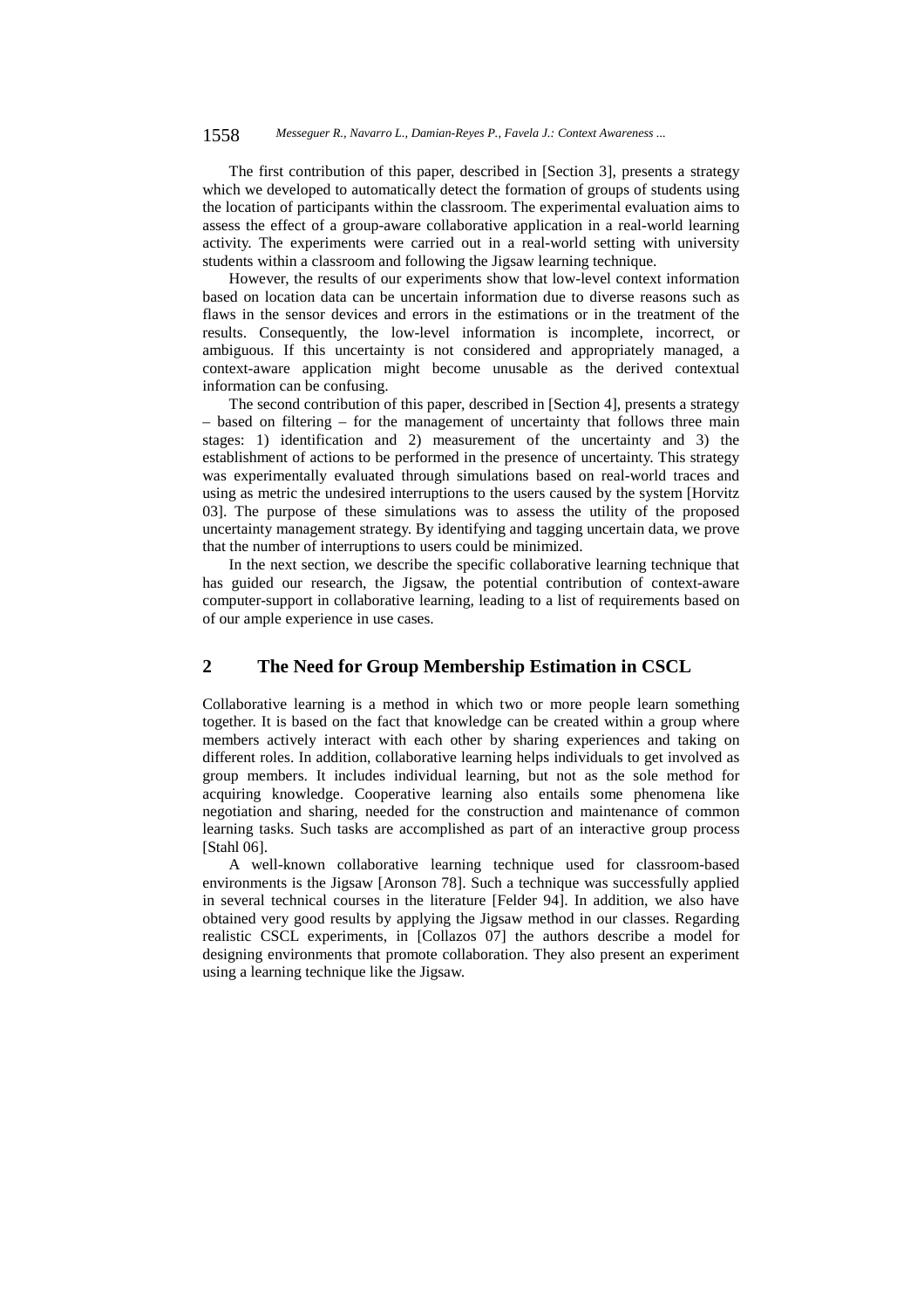#### **2.1 Context-aware CSCL**

Computer-supported collaborative learning is a branch of research concerned with studying how people can learn together with the help of computers. In CSCL, learning is analyzed as a process – with both individual and group aspects – [Stahl 06].

A Context-Aware Ubiquitous Learning scenario is when students use mobile and wireless devices. Such devices are aware of the surroundings in order to provide resources and services for supporting the students' activities [Hwang 08]. In addition, resources delivery can be personalized and contextualized by compiling a profile that is built from keywords from the desktop or from the current task. As an example, the LIP system supports the situation-aware retrieval of resources adapted to the current context [Schmidt 06]. In [Bravo 05], the authors present an approach to the classroom context by using an identification process based on RFID technology. The main goal is to acquire natural interaction, identifying and obtaining contextual services. The only requirement for the user is to carry a small device – a smart label.

### **2.1.1 Related Work in Group Awareness**

When CSCL applications that support group tasks are introduced, there is also the need to provide these computer-based applications with awareness of changes in the real-world environment, particularly on the organization of the groups.

In [Valdivia 09], the design and impact of a face-to-face CSCL activity named Collaborative Answer Negotiation Activity (CANA) is presented. They focus on the need to incorporate the notion of Joint Problem Space, a shared knowledge space that supports the collaborative work of the activity.

GroupNet [Chen 08] is an independent network where all members are located at the same place and all handheld devices involved are interconnected by peer-to-peer wireless technologies. They focus on how to design a mobile learning management system that can better support mobile learning for a small group of learners with effective social interaction within proximity.

Mobile Sensemaking [Zurita 07] is a context-aware collaborative tool developed to explore and understand information in highly mobile and dynamic situations, in which people engage in a multiple parallel, rapid, and ad-hoc fashion. Mobile Sensemaking is explored in the classroom context for collaborative activities. Interacting groups are created when two or more students are close to each other and wish to collaborate.

MCI-Supporter [Baloian 09] is an application supporting collaborative learning practices in the classroom. MCI-Supporter was conceived by first analyzing the best known collaborative learning practices, trying to find out which are the real needs for mobility and face-to-face interaction and then designing the application to support learning activities. In such work, mobile computing really does represent a benefit compared to the desktop computing scenario, because working groups have to be established manually by the teacher.

In [Ferscha 04], the authors discuss contextual information about groups (team learning context). They focus on workspace and social awareness and they even comment on team formation support: closed and open teams, teams joined and left manually, and dynamic teams formed automatically by the system based on profile and meta-information.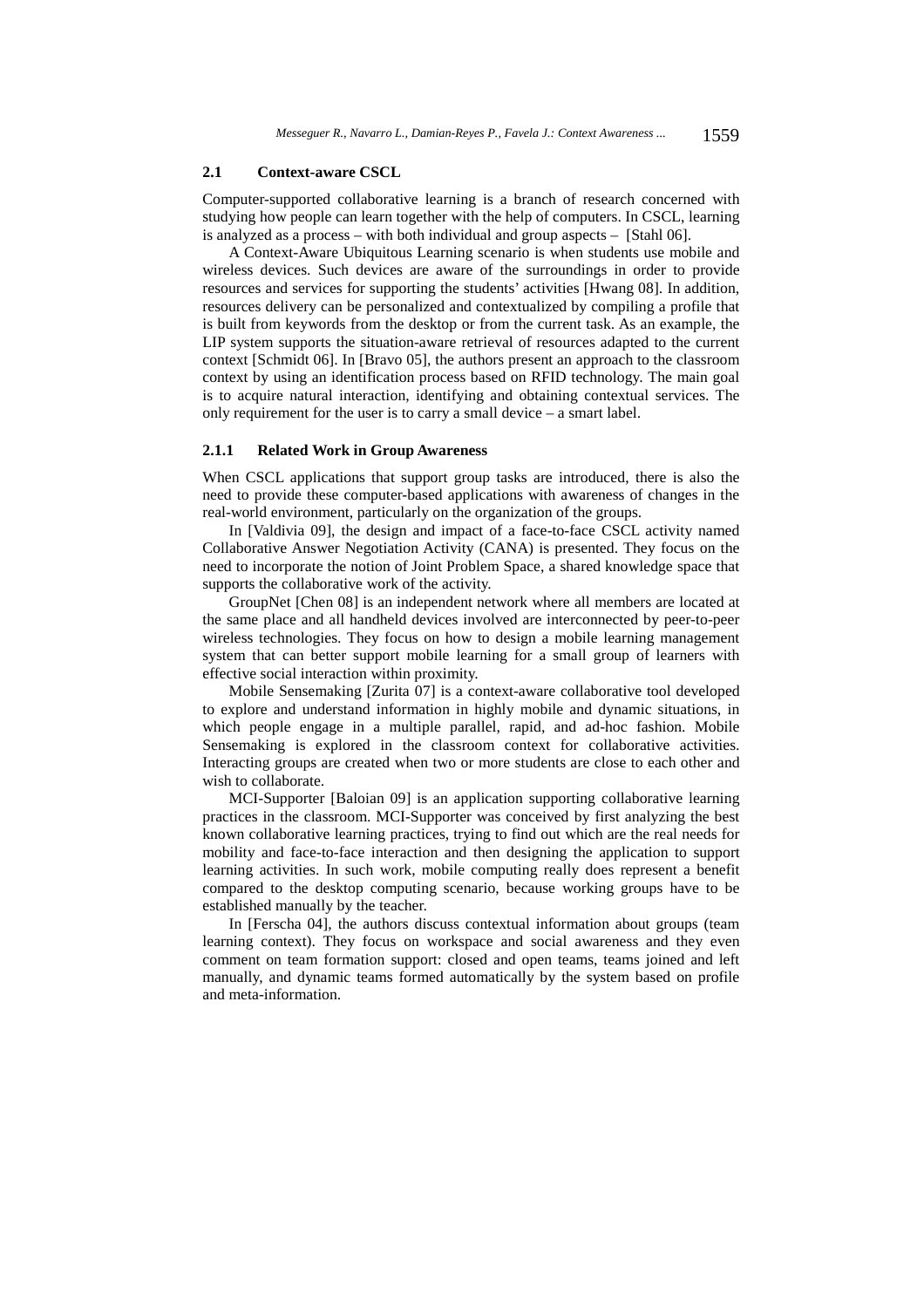These works cover a wide variety of approaches to group-awareness, but none of them covers the problem of the automatic creation and management of the groups based on context-information.

#### **2.2 Goals for Automatic Group Membership Estimation**

The adoption of context-aware functionality in real-world products can be traced back to the fact that it has several linked challenges [Schmidt 05]. Some works have analyzed which contextual information was relevant and have developed many context models to support learning. In [Wang 04], contextual information is categorized into six dimensions that form a context space: identity, spatial-temporal, facility, activity, learner, and community. In [Zheng 05], a three-dimensional context awareness model for e-learning is proposed. This model involves: Awareness to Knowledge Context, Awareness to Social Context, and Awareness to Technical Context. In [Yang 06], two types of context ontologies for describing learners and services were developed. The interactive model is enacted by a semantic matchmaker, which can perform semantic reasoning for context-oriented service discovery and access based on both of the context ontologies. In [Derntl 05], a UML-based modeling extension is presented to explicitly include relationships between contextual information and learning activities in the design of the learning models.

The existing approaches –just discussed– show how to combine context-aware applications with collocated CSCL applications. All these works cover most of the requirements for face-to-face CSCL context-aware apps. In addition, they show in which ways context-aware CSCL applications could improve the learning process.

Most of the challenges have already been solved in other studies. Nevertheless, we believe that there are still some open challenges: "Context is difficult to acquire" and "Context is hard to make use of" [Schmidt 05]. For instance, from our experiences [Messeguer 07] we have noticed that in collaborative learning scenarios, group creation and management is a key concern.

The goals for this work can be summarized as follows:

Goal 1: A system/middleware should automatically form real and virtual groups of students – dynamic teams – using the current context.

Goal 2: A teacher should have a real-time view or snapshot of the classroom in order to have awareness of the activity progress and to obtain support for the evaluation of the students.

The next section describes experiments and the lessons learned in this direction.

### **3 Experimental Evaluation of Group Awareness**

This section presents a real-world experiment conducted to assess the impact of introducing context awareness in a collaborative face-to-face learning scenario that is being supported by a CSCL application. First, the experimental setting of the case study is presented. In addition, the hypothesis about the expected results is described. Finally, we discuss the experimental results and present some lessons learned.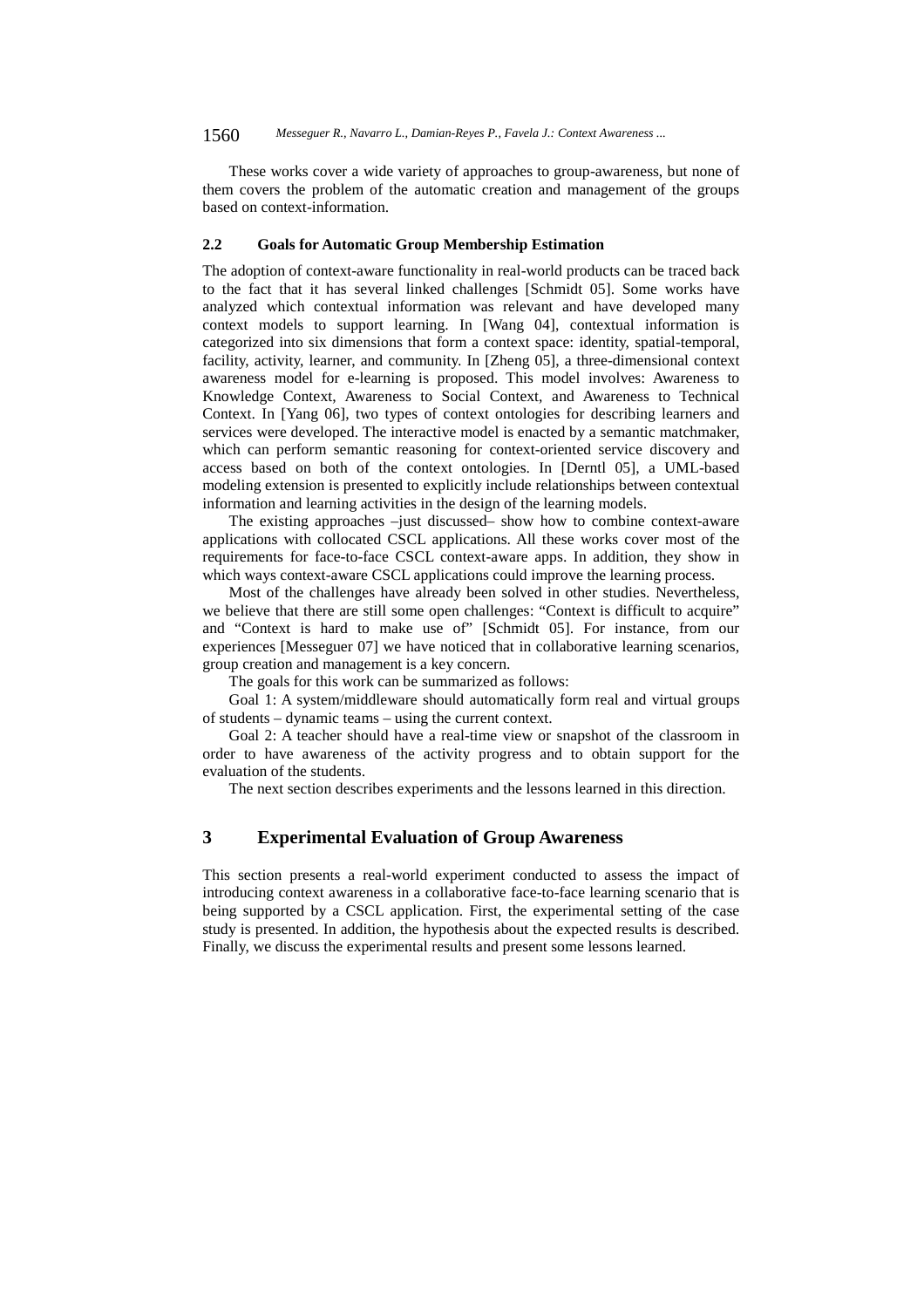### **3.1 The Jigsaw Technique**

The basic idea behind the Jigsaw technique is to divide a problem into sections. First, home groups are formed [Fig. 1] and each member takes responsibility for one part of the main task. In addition, each student receives resources to complete only his or her part and becomes an expert on this specific subject. Afterward, expert groups are formed. Students who are responsible for the same subject join and form a new, temporary group, whose purpose is to help each other to achieve the particular learning goals and outcomes of the assigned part. Moreover, the expert groups have to develop a strategy for teaching that which they have learned to the other members of their original home groups. After the expert groups have completed their work, the home groups are reassembled. The students then teach one another the subjects on which they have been working. Finally, in order to assure that each student has achieved the expected goals, each student can be individually tested on every part of the original task.



*Figure 1: The Jigsaw methodology* 

The stages of the Jigsaw activity are [Fig. 1]: 1. introduction of the topic (whole class) 2. the teams go over the task and assign a part to each member (by group) 3. individual work of each part of the task (by student) 4. expert groups work to master the concepts of their assigned subject (by group) 5. home groups work to join all the parts and to complete the original task (by group) 6. evaluation of the task (by student and/or by group).

The Jigsaw method involves several reorganizations of groups during the whole activity. This is a critical and demanding task for the teacher, which may require detailed planning and note taking during the activity – to track deviations from the plan and to facilitate further evaluation. Therefore, relieving the teacher from most of this overhead is a goal for our work. Using computers instead of pencil and paper in this environment helps but also introduces an additional burden that we want to identify and minimize.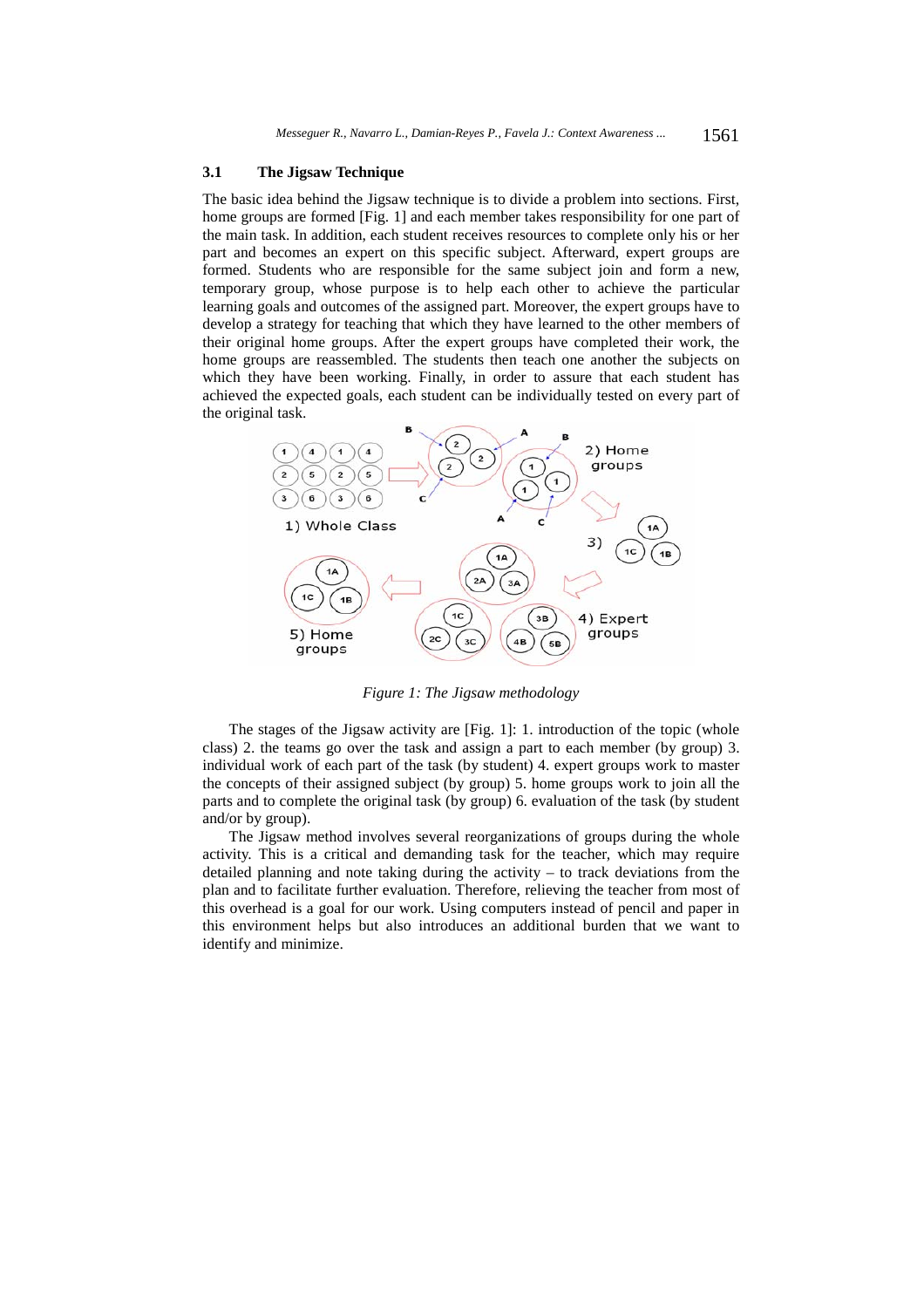#### **3.2 The Scenario of the Experiment**

This experiment was done at the EPSC campus of UPC, an engineering school built and designed to be based on the collaborative learning and project-based learning models. Classrooms are equipped with tables and chairs enabled to facilitate the performance of collaborative learning tasks. Experiments were done in a course in which each student has a laptop connected via a Wi-Fi network, and they interact with one or more peers to perform a given task.



*Figure 2: A classroom picture during the expert stage of the Jigsaw activity* 

The experiment was conducted in a course with 28 Telecommunications Engineering students. The students and teachers had previous experience in using the Jigsaw methodology but only with paper and pencil. They also are used to working with laptops but just for taking notes – not with additional support for communication and collaboration. Considering this scenario, we first determine the requirements for a successful learning activity.

### **3.3 Working Hypothesis**

A collaborative application saves time when different groups have to share information and agree to a common outcome. As the time assigned for the activity is limited, the better the use of time is, the better the results the students can achieve. In the case of the context-aware application, the time saving is even greater because students do not have to spend time creating and configuring the application for the activity. The application itself creates groups, assigns members to them, etc. Moreover, this better use of time could allow for the students to obtain higher scores than those obtained when the same collaborative task is performed in the traditional way – with paper and pencil.

Therefore, the working hypothesis is the following: *Students working in groups and assisted by the context-aware application will have higher grades than those working in a traditional learning setting*.

We also want to investigate the student perception of the usefulness of technology – particularly to support group collaboration and context awareness – and the possible negative impact of such technology in supporting the learning activity – by distracting the users' attention from the current task to focus on the technology.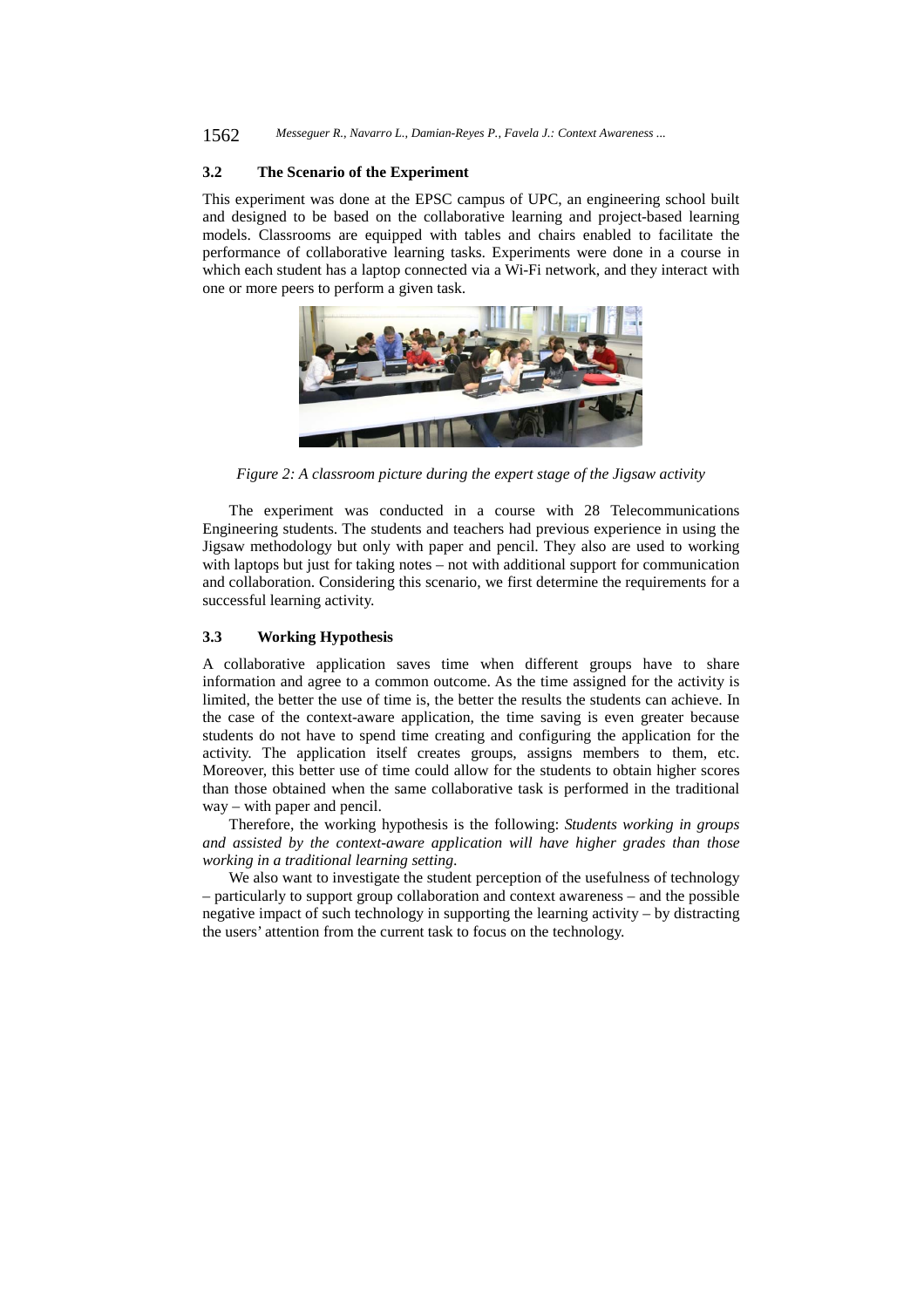#### **3.4 Experimental Conditions**

In order to validate the hypothesis and to assess the impact of group-awareness in collocated CSCL applications (Goal 1, Goal 2), we performed experiments with groups of students. In order to distinguish the contribution of the three aspects that we want consider – computer support, mobility support, collaborative application to support the groups' activity and context awareness – we have defined four different scenarios:

a) Students use a desktop PC (not mobile), but no computer support for collaboration. This is the control scenario which will be compared with the other scenarios in order to assess the effect of changes on group work.

b) Students and groups use laptops (thus adding mobility support), but no collaborative application support.

c) This scenario is the same as b) but adding collaborative workspace software to provide a shared screen for groups (thus adding a collaborative application), but no automatic detection of groups (done manually by the teacher).

d) This scenario is the same as c) but adding automatic context awareness: groups with laptops, a shared folder application, and automatic group detection.

These scenarios were used to validate the hypothesis and to isolate the effect produced by adding the several kinds of supporting tools considered in this work.

#### **3.5 Context Information and Processing**

We analyzed which contextual information was relevant for group membership estimation and we discarded information that did not improve recognition accuracy.

To track the location of students we can use dedicated sensing devices (e.g. students bearing identification devices such as RFID tags) or we can use more familiar devices, such us the students' own computers (e.g. by radio signals from laptops or PDAs). The location information can be enriched by other contextual information (e.g. the location of tables, panels, or other elements in the classroom). This may describe in real time the evolution and membership of groups during the collaborative activity.

After testing several technologies (RFID, infrared, and Wi-Fi), we selected Wi-Fi as the best option. Initially we performed experiments using RFID tags and infrared technology. The results with RFID technology were discouraging due to the high rate of false readings, the difficulty of setting up some components – such as the antennas – or the problems in finding appropriate places to put the RFID tags. The results with infrared technology were also discouraging because of the lack of accuracy in the physical proximity and location measurements.

Each student has been provided with a laptop. Such laptops can be identified by their Wi-Fi MAC address – a unique identifier for each laptop. The system will detect which students belong to each of the classroom groups based on the location provided by the Wi-Fi signal of their laptops.

We finally selected the following items as relevant for predicting group creation:

- Time stamp: the time and the day of the week.

- User identifier: a unique id based on the identity of the user and his mobile device (e.g. username and Wi-Fi MAC address).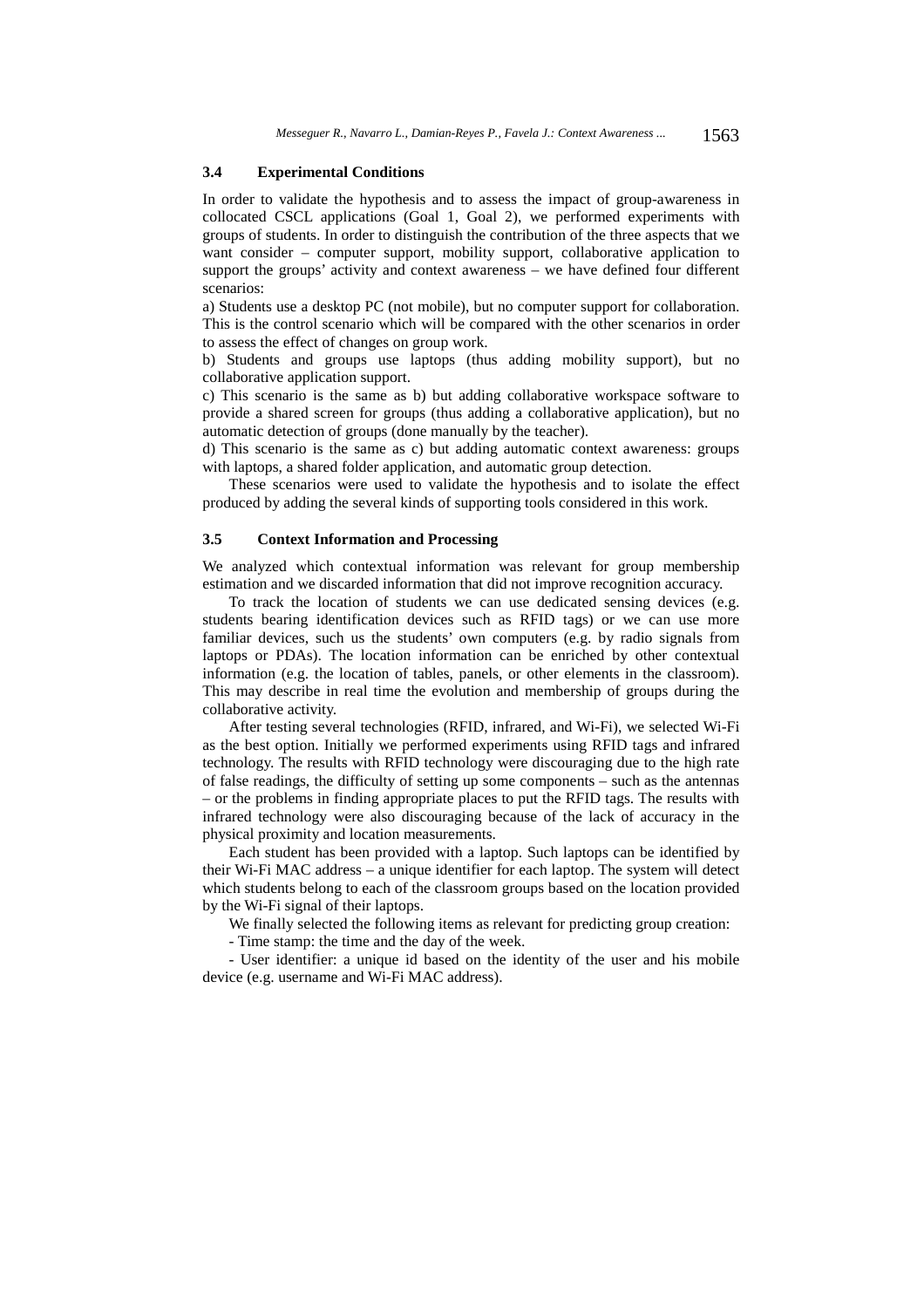- Physical proximity: based on the information provided by a modified version of PlaceLab [Hightower 04] (e.g. proximity to access points) our system obtains information about the proximity of the users to a certain place (e.g. group table).

Our mechanism for determining group membership uses the relative location – physical proximity – between the user and the groups' tables to determine the group to which the user belongs. In order to measure this relative location, several access points were located in the tables where the students were performing the collaborative activity. In addition, we adapted the channel and transmission power of the access points to make the measurement process easier.

Moreover, our system collects several items of data about each student: physical proximity (calculated by means of the power level received from the fingerprinting of multiple Wi-Fi access points), identity (calculated from the MAC address of the student laptop), and the time (an event counter calculated from the timestamps of the centralized logging system).

The first step required for using and testing our service is to create a map of the classroom. This map is created by taking multiple measurements of power levels from multiple access points (fingerprinting) at many different places within the classroom. With that collection of measurements, we also statistically tested the reliability of the physical proximity estimations for each point within the classroom (a very similar or the same pattern of power can appear at two distant points of the room). For this purpose, we collected a considerable amount of traces.

The log data collected during the learning activity allow us to reproduce the whole group activity: tracking the location of every student and the groups (one person associated to each laptop, one group per table). Consequently, it was possible to identify the table on which every laptop was placed during the activity – this was interpreted as the student belonging to the group associated with such table. These physical proximity estimation logs can be seen in [Fig. 3].



*Figure 3: Estimation of physical proximity to group table, home group state, (27 students and 30 minutes)* 

We need to determine the criteria of how to decide the group's membership: the proximity to a certain object (e.g. a table), or to a person (to group leaders). This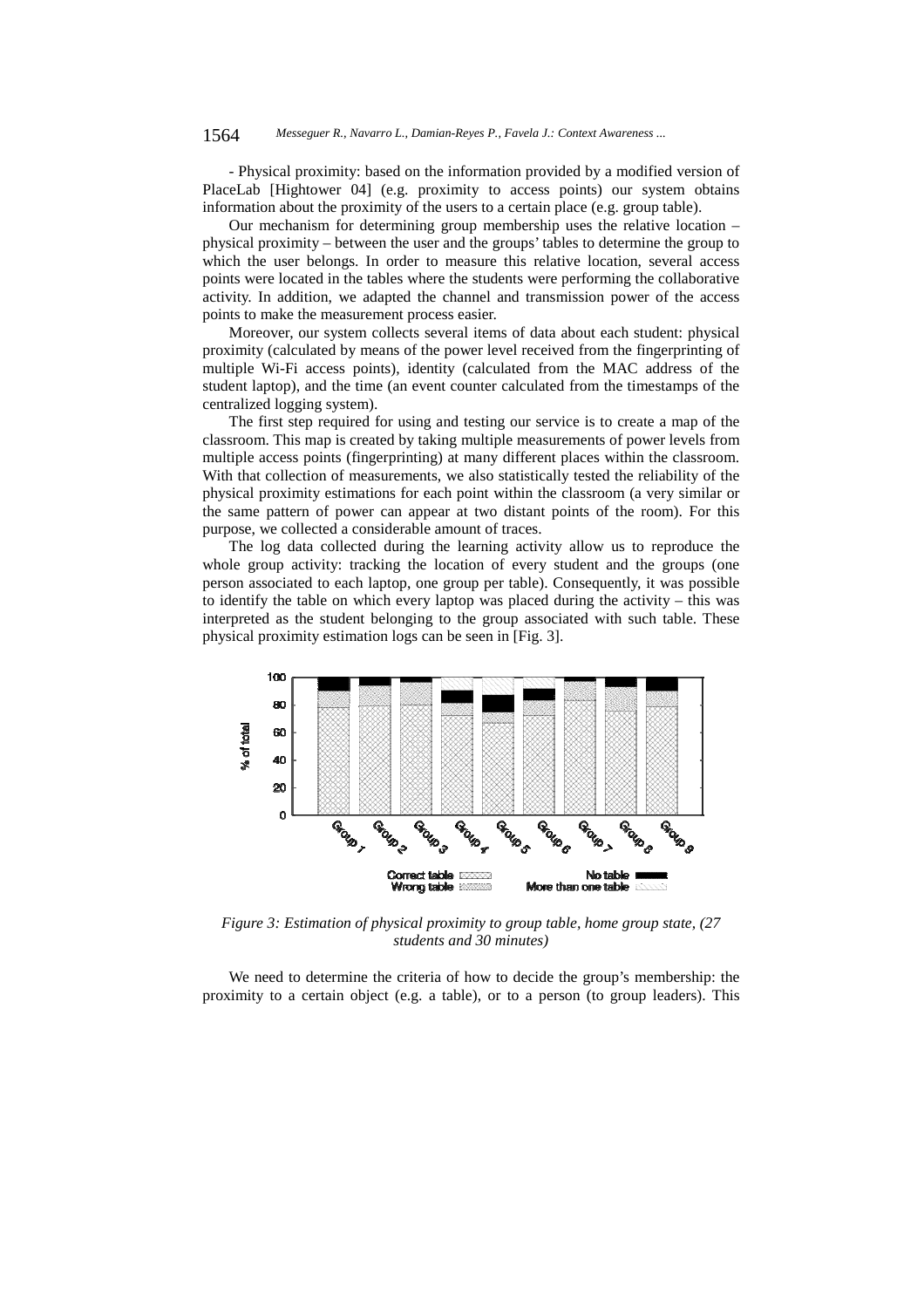scenario is therefore very specific and it is linked with the physical room (but it could be reusable for any activity performed in that room). Our middleware collects the physical proximity information in order to detect when groups are created or disbanded following certain predefined rules. The formation of groups is affected by the resources that are nearby a specific student (e.g. close to a group's table) and in some cases, by the proximity to the students belonging to a certain group. [Fig. 4] presents the general structure of the mechanism for the assignment of group members.

The model consists of three types of rules:

1. Rules for creating groups (e.g. a temporary group is created whenever several people stay together in a place for more than a limited period of time).

2. Rules for destroying groups (e.g. whenever membership is less than 2 or 1 participants for more than a limited period of time).

3. Rules for belonging to a specific group (e.g. staying closer to a certain table).



*Figure 4: Group estimation* 

By defining these rules, it was observed that when a student moves with his laptop from his working table – the group to which he belongs – towards others groups' tables – e.g. to ask for some information from other classmates – our system detects the student's change in location and consequently creates a new temporary group.

It is very important to notice that this experiment could easily be applied to every collaborative application. In order to use the proposed context-aware software as support for a collaborative application, the only requirement is to integrate the context-sensing tools and the proposed system for membership estimation into the collaborative application. We developed an application to provide instant messaging and file sharing services to the group members. This application uses the proposed group estimation system. The application instances running on each laptop interact with each other using a peer-to-peer architecture based on Pastry [Rowstron 01].

Afterward, the learning activity can take place and takes full advantage of our service, which will be able to estimate the groups' membership.

#### **3.6 The Observation and Evaluation Processes**

Several strategies have been proposed to evaluate groupware systems: state of the product (prototyped, under development, or finished product), time span of each strategy (hours, weeks, months, or years), place of evaluation (laboratory, work context, etc.), type of people involved (domain experts, final users, or developers) and type of research (quantitative or qualitative) [Herskovic 07]. The scope of the evaluation process may also target different dimensions, ranging from the technical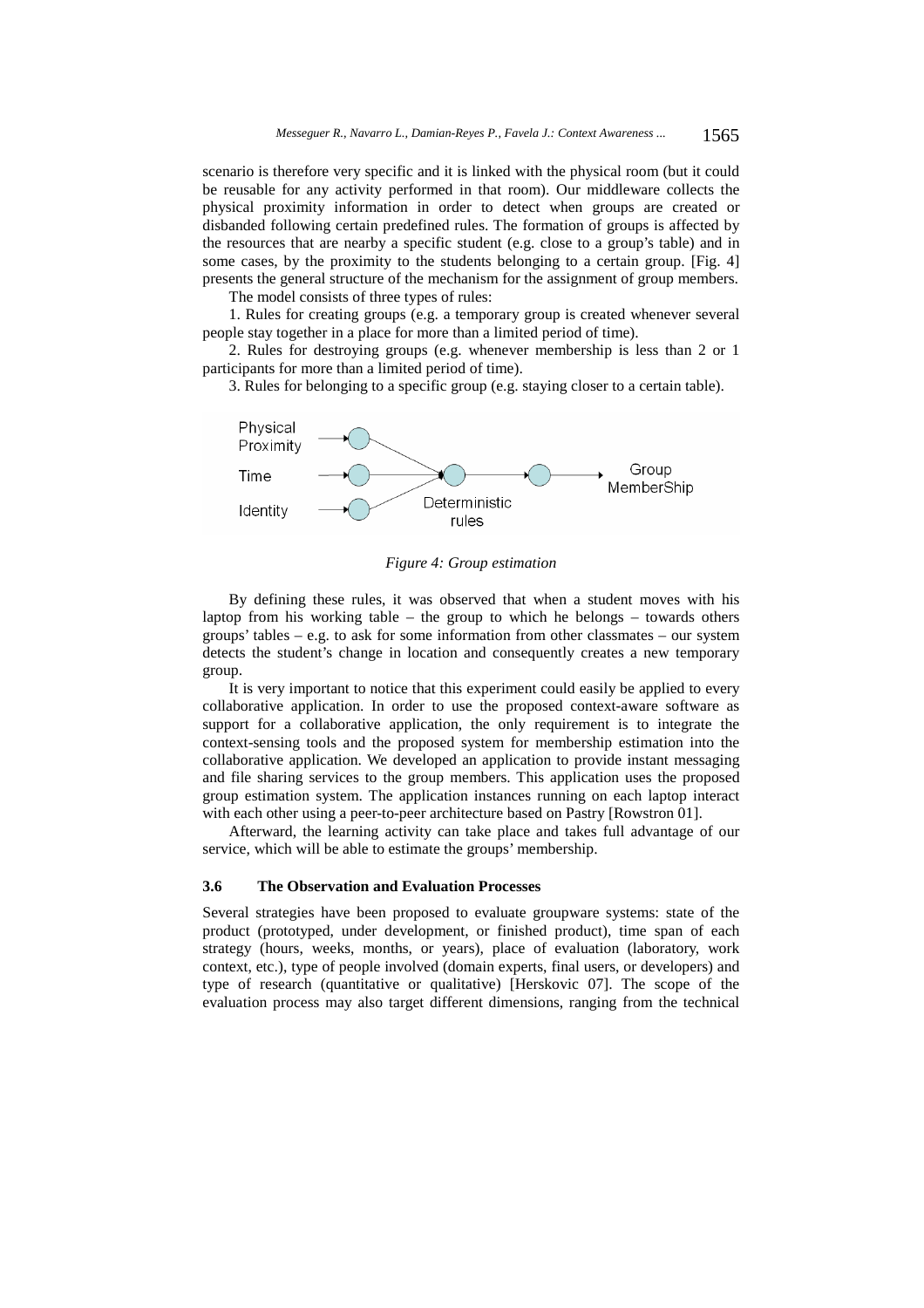dimension (e.g., interoperability, connectivity, etc.) to the organizational dimension (e.g., effects on tasks performance, processes structure, etc.).

Our observation and evaluation processes are focused on the validation of the hypothesis, the assessment of the importance of our requirements, and the impact of the technology in the learning process. In the case study, we assessed a real-world learning activity, in which the students perform their work and then are evaluated.

The observation and evaluation of the experiments is based on four sources: two quantitative sources: 1) the score of the individual test and 2) the grade given by the teachers to the group's outcome, and two qualitative sources: 3) the opinions of students and 4) the observations of the teachers during the activity.

Firstly, the individual test is based on an individual quiz on the topics covered during the learning activity. Secondly, the score of the group's outcome is based on the evaluation of the final report done by each group during the activity. The grades obtained by the groups in such reports were used to validate the hypothesis. Thirdly, the opinions of students were obtained from a Critical Incident Technique (CIT) questionnaire [Flanagan 54] used for collecting direct observations of human behavior that have critical significance (a critical incident can be described as one that makes a significant contribution – either positively or negatively – to an activity or phenomenon). Finally, the observations of the teachers are a direct, first-hand observation of the daily behavior, a common method for collecting data in ethnographic studies [Herskovic 07].

#### **3.7 Results and Findings**

[Tab. 1] shows the average individual score (maximum of 10) per condition, from the quiz each student took on the topics covered during the activity. The difference in score is less than 10%. The highest score was obtained by the groups with context awareness and the lowest by the groups with technical support for mobility.

|          | Control group Mobility |   | Mobility $+$<br>collaboration | $\text{Mobility} +$<br>collaboration +<br>context |
|----------|------------------------|---|-------------------------------|---------------------------------------------------|
| Average  |                        |   | u                             | ے .∠                                              |
| Variance | ــ                     | ر | ۷.C                           | ن ک                                               |

*Table 1: Individual assessment (scores from a quiz on the topics covered in the class)* 

|          | Control group Mobility |     | <b>Mobility</b><br>collaboration | $+$ Mobility<br>collaboration<br>context |
|----------|------------------------|-----|----------------------------------|------------------------------------------|
| Average  | 6.25                   |     | 8.4                              |                                          |
| Variance |                        | ت ک | ۷.C                              | 9.ا                                      |

*Table 2: Grades of the group's activity report* 

[Tab. 2] shows the results of evaluating the group report of the activity (average and variance), obtained from the different experiments. The groups with no technical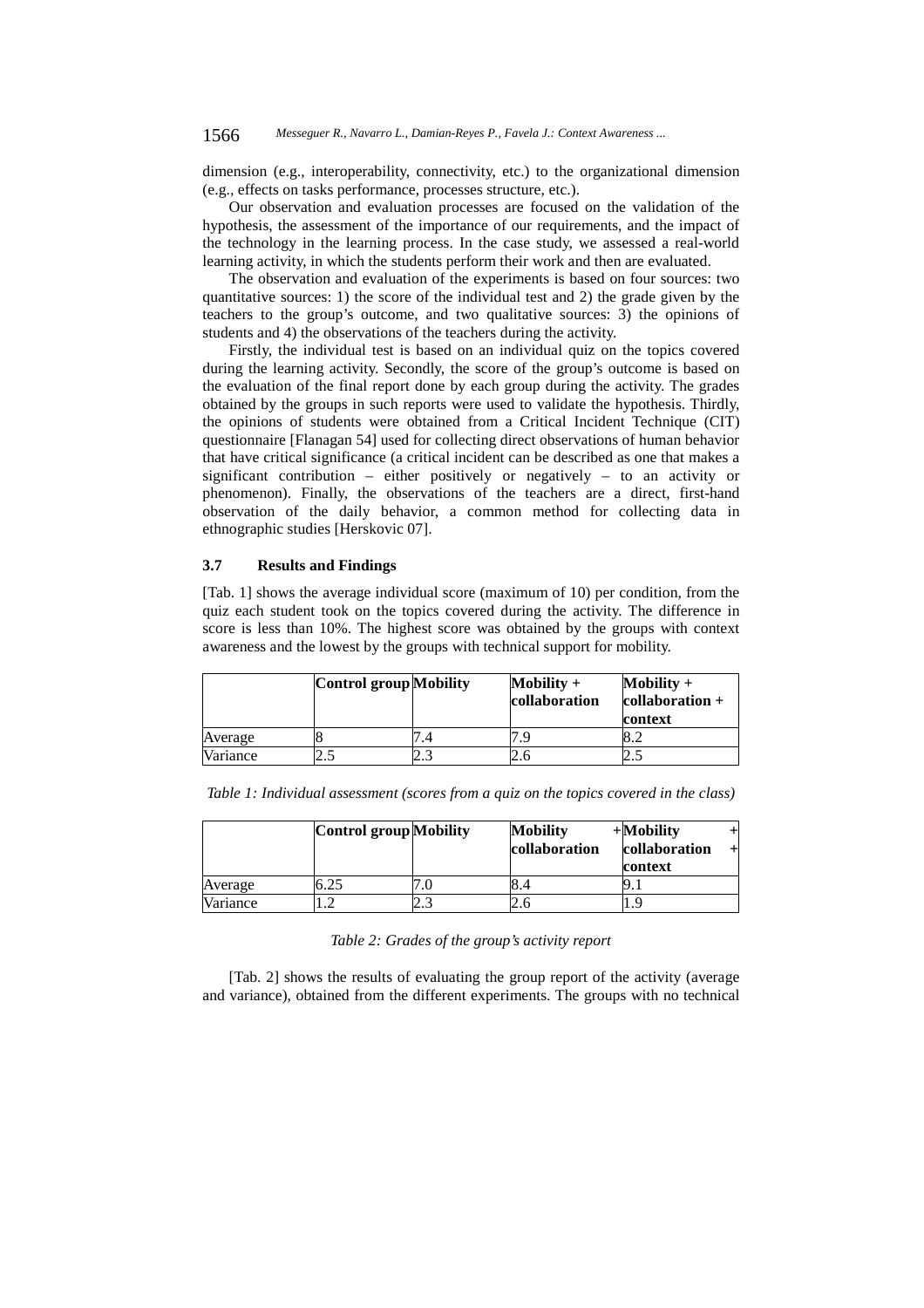support show worse performance in comparison with the ones which had context awareness.

The following is a brief validity analysis of the hypothesis (*Students working in groups and assisted by the context-aware application will have higher grades than those working in a traditional learning setting*).

Although the obtained results show that the score of the group's outcome increases when adding activity support, this does not happen in the individual assessment. However, [Tab. 1] shows that there is no significant statistical difference in the individual assessment between the control group and the mobility  $+$ collaboration group ( $\rho = 0.918 > 0.05$ ) nor between the control group and the mobility + collaboration + context group ( $\rho = 0.809 > 0.05$ ). In addition, the group assessment shows a statistically significant difference in the score of the group's outcome between the control group and the mobility + collaboration + context group ( $\rho$  =  $0.042 < 0.05$ ). Therefore, the experiments confirm the validity of the hypothesis.

The results from the CIT questionnaire also support these findings. The great majority of students affirm that either the use of laptops (21/28 75%), or the use of a collaborative system (17/28 60%) were useful for the activity performance. However, when more details are requested, some affirmations supporting that statement seem to be less reliable, as the main motivation seems to come from the technological novelty. Other responses to the questionnaire highlight that the technologically supported scenarios are more suitable for the activity. A few of them observed an improvement in the group work when a collaborative application was used, or an improvement in the group work and in the mobility capacity in the scenario with laptops. Among the negative opinions, the duration of the activity appears at the top of the list. Some students claim that both, the laptops and the collaborative software, only contributed to spending time on learning previously unknown programs. This was probably due to the lack of experience of the teacher and students in using these technologies. This problem did not appear in further activity sessions.

Among the observations from the teachers, several technical problems, unrelated to the planning of the activity, were reported: the loading of laptop batteries, the lack of experience in using the collaborative application, technical problems with the wireless network access, etc. All these problems were also addressed in further sessions.

Finally, both students and teachers reported that errors in physical proximity – proximity to group table – and group estimation were disruptive and involved interruptions in the activity of the students. For example, a teacher realized that some interruptions occurred when many students were standing up. He indicated that he believed this was due to errors in the location estimations by people temporarily obstructing the signal from the access points.

We have found that deriving group membership information from physical proximity information using the Wi-Fi network is technically viable, it can be successfully incorporated into CSCL applications and that it is beneficial for the participants. The effect can be perceived in terms of an improvement in the learning outcomes and consequently in the students' grades. Moreover, as we add further support to the scenarios, the outcomes of the groups' work improve, and therefore collaborative work becomes more and more efficient.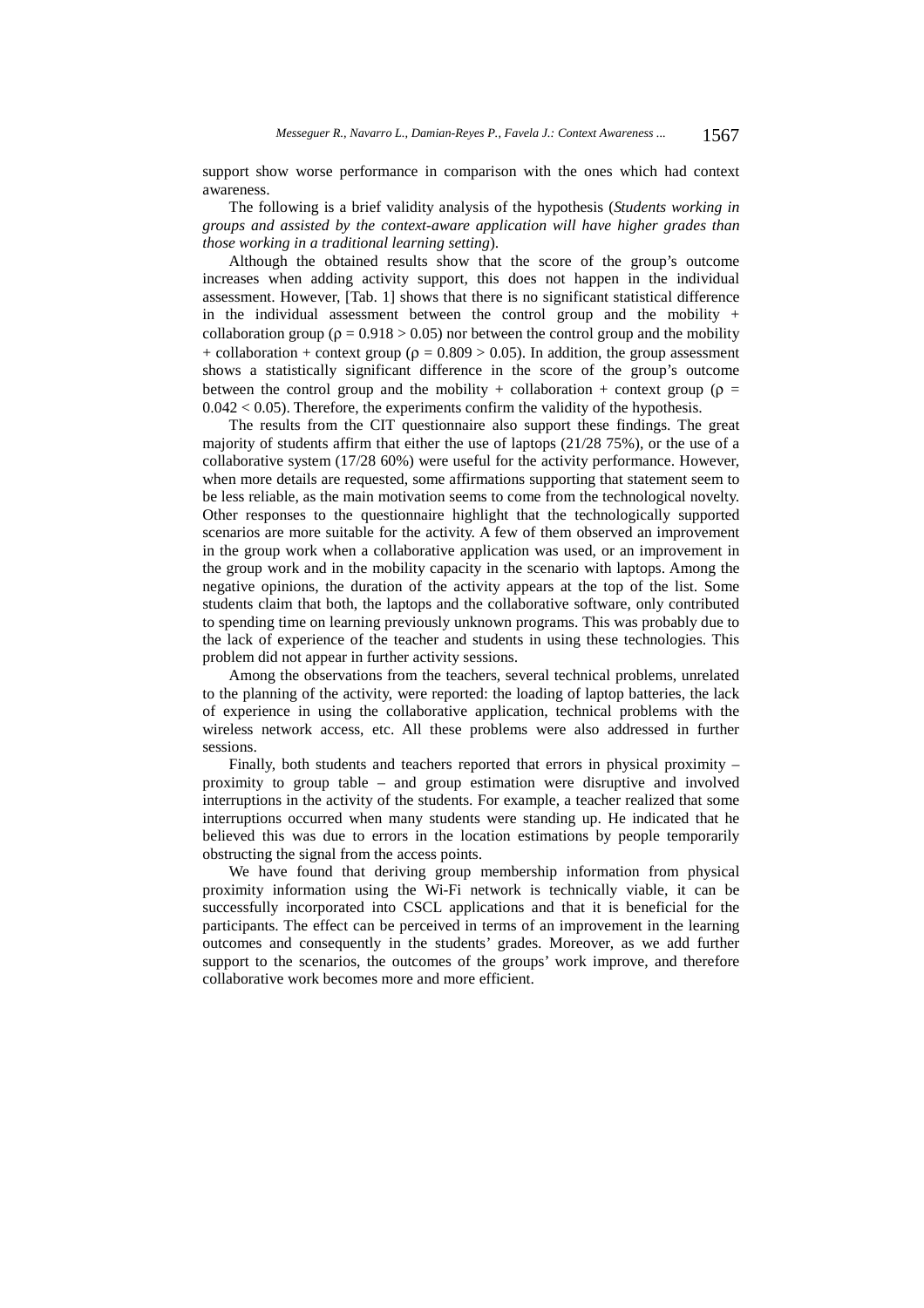1568 *Messeguer R., Navarro L., Damian-Reyes P., Favela J.: Context Awareness ...*

#### **3.8 Lessons Learned and the Need for Context Awareness**

Although we found that the proposed approach for group membership estimation was very useful for supporting group activity, we also realized that it has some problems that need to be addressed before introducing it in a real-world activity. The initial obstacles we faced were related to errors in the estimation of the physical proximity of the students to group tables. The estimation errors are disturbing when they involve a change in the group membership and then an interruption in the activity of the students involved.

These errors should be appropriately managed; otherwise, the context-aware application could become unusable. For example, when the system gives an incorrect estimation, the user is assigned to another group, interrupting his work, attracting his attention away from the current task to focus on the temporary interruption [Röcker 07] and requiring an action in order to return to the correct working group. Although there are many types of undesired interruptions, in this paper we focus on the interruptions generated by the system and their cost [Horvitz 03] as a metric to evaluate the system usability.

Comparing the relative location data collected during the experiments with what actually occurred and what was registered during the experiments, we learned the following: a) students were always part of a group, even when the location data incorrectly indicated that they were far from any group or outside the classroom; and b) there are not many frequent group membership changes around the classroom during the activities, even when the location data indicated that a student was rapidly moving between several groups – some students just stand up and ask their questions to colleagues who belong to other groups, the majority of them carrying their laptops. This is useful for the dynamic groups' management, but does not signal a formal group change.

The proposed approaches do not resolve the encountered problems. In addition, our work goals (Goal 1, Goal 2) have not yet been fully addressed. Consequently, there is a further need for improving the treatment of the contextual information, as described in the next section.

Finally, we would like to emphasise two additional facts.

First, our proposed group membership estimation strategy could be applied to almost every collaborative application (e.g. the presented existing approaches [Chen 08] [Zurita 07] [Baloian 09] [Ferscha 04] and [Valdivia 09]). For doing this, we should only embed a contextual module – to sense physical proximity – and a group estimation module in the collaborative application.

Second, our proposed approach could be applied to other collaborative learning methodologies – for example, Collaborative Answer Negotiation Activity (CANA) used in [Valdivia 09]. We should only change the rules for creating, destroying, and belonging to a specific group for their adaptation to each methodology.

In both cases, we must set up the classroom – group tables and their access points – and conduct the training process necessary for the calibration of the physical proximity measurements.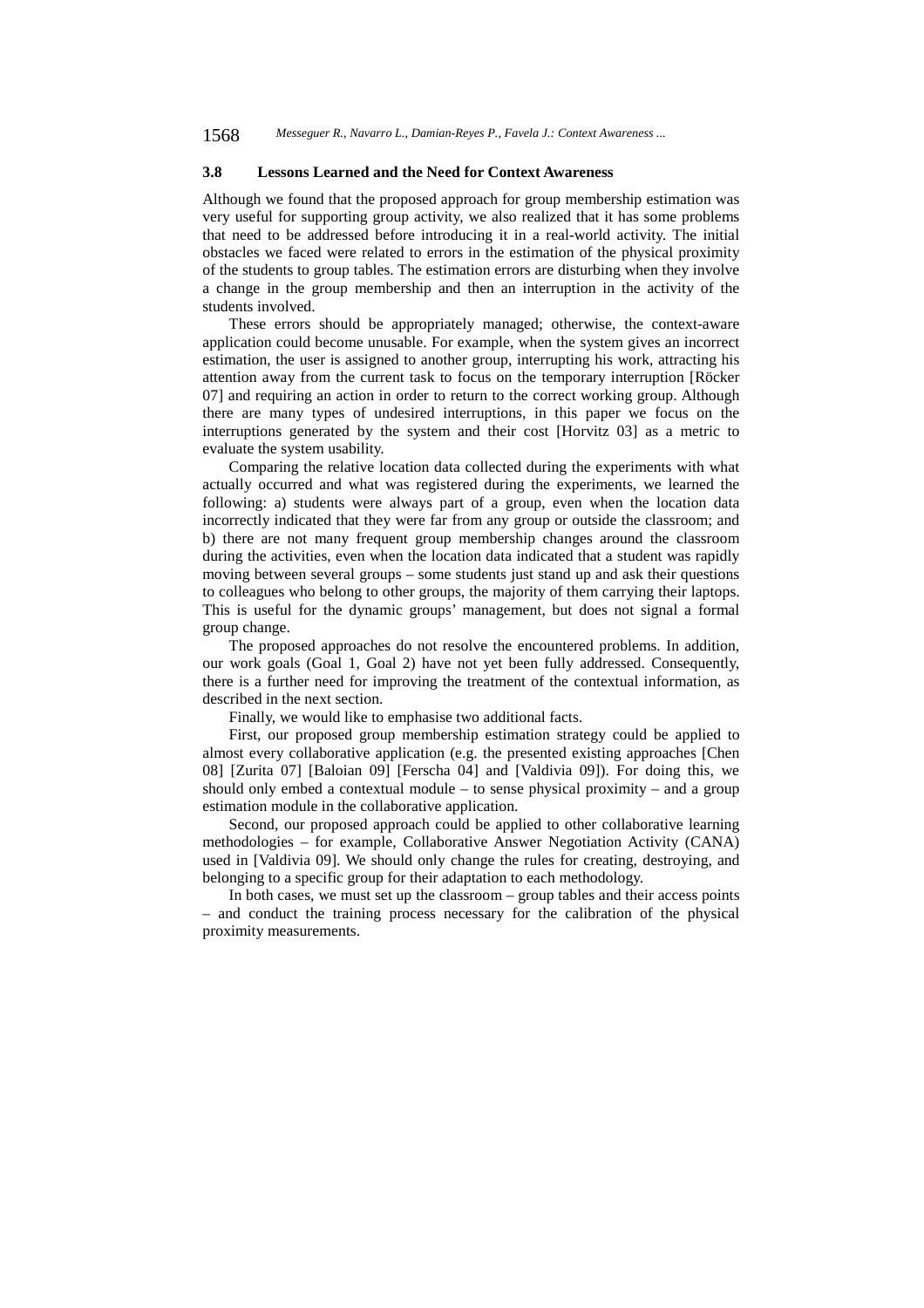### **4 Uncertainty Management for Group Awareness**

The results of our experiments show that estimations based on relative location data can be uncertain. If this uncertainty is not considered and appropriately managed, the context-aware application might become unusable as the derived contextual information can be confusing. Several approaches have been proposed to deal with uncertain contextual data. We propose an uncertainty management approach, which involves the tagging of the group membership estimations according to their degree of certainty. The proposed scheme was evaluated by means of simulations performed using data traces collected during the real-world experiment presented in [Section 3]. As a result of this additional management, interruptions to users can be reduced.

#### **4.1 Related Work in Uncertainty Management**

Several approaches have been proposed to deal with contextual uncertainty; some use quantitative methods to estimate uncertainty. For example, Bayesian networks are often used to deal with uncertainty quantitatively. [Gu 04] uses Bayesian networks to estimate user activity, given their ability to deal with uncertainty and the ontologies to define context using probability values and relationship links. [Truong 05] also uses Bayesian networks and ontologies, but their focus is on reusing context ontology definitions. They outline an ontology structure that may be used in different scenarios. [Ranganathan 04] proposes probabilistic reasoning and fuzzy logic to deal with uncertainty. They model uncertainty by attaching a confidence value between 0 and 1 to predicates. This value measures the probability (in probabilistic approaches) or the membership value (when using fuzzy logic) of the event corresponding to the context predicate being true. [Guan 06] also uses fuzzy logic to handle uncertainty when inferring higher-level context. Other proposals are based on the definition and assessment of context-conflict situations in which the solution is to select or eliminate any of the contextual information involved. For instance, [Bu 06] describes a raw context inconsistency resolution algorithm. The first step of inconsistency resolution is to detect conflicts. For example, if there are two raw contexts: "Tom, walk In, Room311" and "Tom, walk In, Aisle3," a conflict will be detected because Tom cannot be at the same time in both places. When the conflict occurs, they calculate the relative frequency value of each raw context and discard the ones with smaller relative frequency values. A similar strategy is used by [Park 05], but they focus on high-level context, and propose a dynamic conflicts management schema for detecting and resolving conflicts between different kinds of context-aware applications which serve multiple users. The conflicts management process has three steps. The first is to manage action semantics. The second is to detect contextual conflicts by monitoring action semantics. The last is to resolve them based on user preferences. If the detector finds a conflict, the resolver generates a new action for its resolution. Action semantics that have been activated by stale actions are then invalidated and those derived by new ones are activated. The process is repeated until there are no more conflicts in the action semantic ontology. [Xu 05] defines uncertainty as inconsistencies in the contextual information. They present a proposal that allows users to define context patterns that can generate uncertainty. For example, when two contextual sources indicate that a person is in different places at the same time, their solution is to assess each of the contradictory context patterns, and modify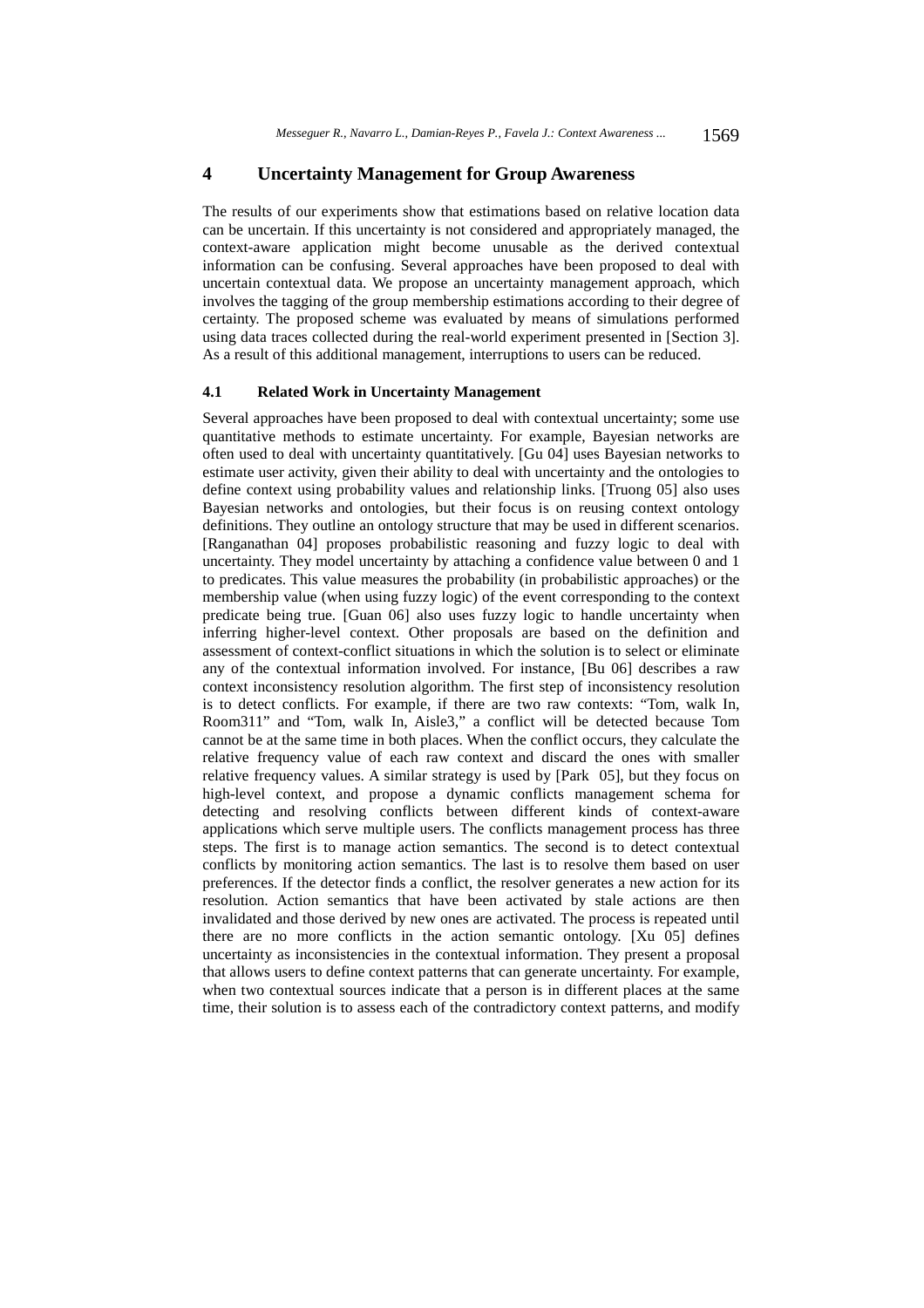or eliminate such patterns to solve the problem. Another set of proposals involve user intervention. These proposals are based on the direct intervention of the user for the management of uncertainty. For instance, [Dey 05] defines mediation as a dialogue between a human and a computer to resolve ambiguity. Mediation can conceptually be applied whenever misunderstandings arise between applications and users. In this sense, [Antifakos 05] proposes a strategy in which the users are notified of uncertainty in the application and which helps them to decide the appropriate course of action. In these proposals, there is no automatic uncertainty management; they always need user intervention to solve context inconsistency, which in a real scenario can be annoying for the users.

#### **4.2 A Three-Phase Filtering Strategy for Uncertainty Management**

We use a strategy for the uncertainty management that follows three main stages: 1. identification, 2. measurement of the uncertainty, and 3. establishment of actions to be performed in the presence of uncertainty.

In our scenario, we have found that uncertainty appears due to the inaccuracy of the contextual information; more precisely, on the relative location of every student.

To be able to handle uncertainty, first we must be able to identify its presence. For that purpose, we have to create a representation of the uncertainty, with the aim of creating rules that can signal its presence or absence.

Spatial uncertainty occurs when the location information of a laptop points to an incorrect place, called the "forbidden zone" (e.g. far away from every group) as in our activity, in which students were always belonging to a group. These cases are detected by a rule and then tagged as "uncertain".

Temporary uncertainty in group assignment is signaled by a rule that every time there is a change in relative location that leaves the participant in a new group. Because in our activity students do not change groups very often, this rule allows us to evaluate the presence or absence of uncertainty in membership estimations. The change in location, and consequently, the group membership assignment, is confirmed with repeated location samples – only then does this uncertainty disappear.

These two rules help us to know about the presence of uncertainty in the assignment of one student to a specific group. Therefore, we classify all the estimations as true or uncertain, following the schema shown in [Fig. 5].



*Figure 5: Management of uncertainty* 

The utility of this classification is twofold: it allows for the identification of unsafe and probably erroneous estimations and it processes and hides these uncertain estimations, improving the accuracy of the system.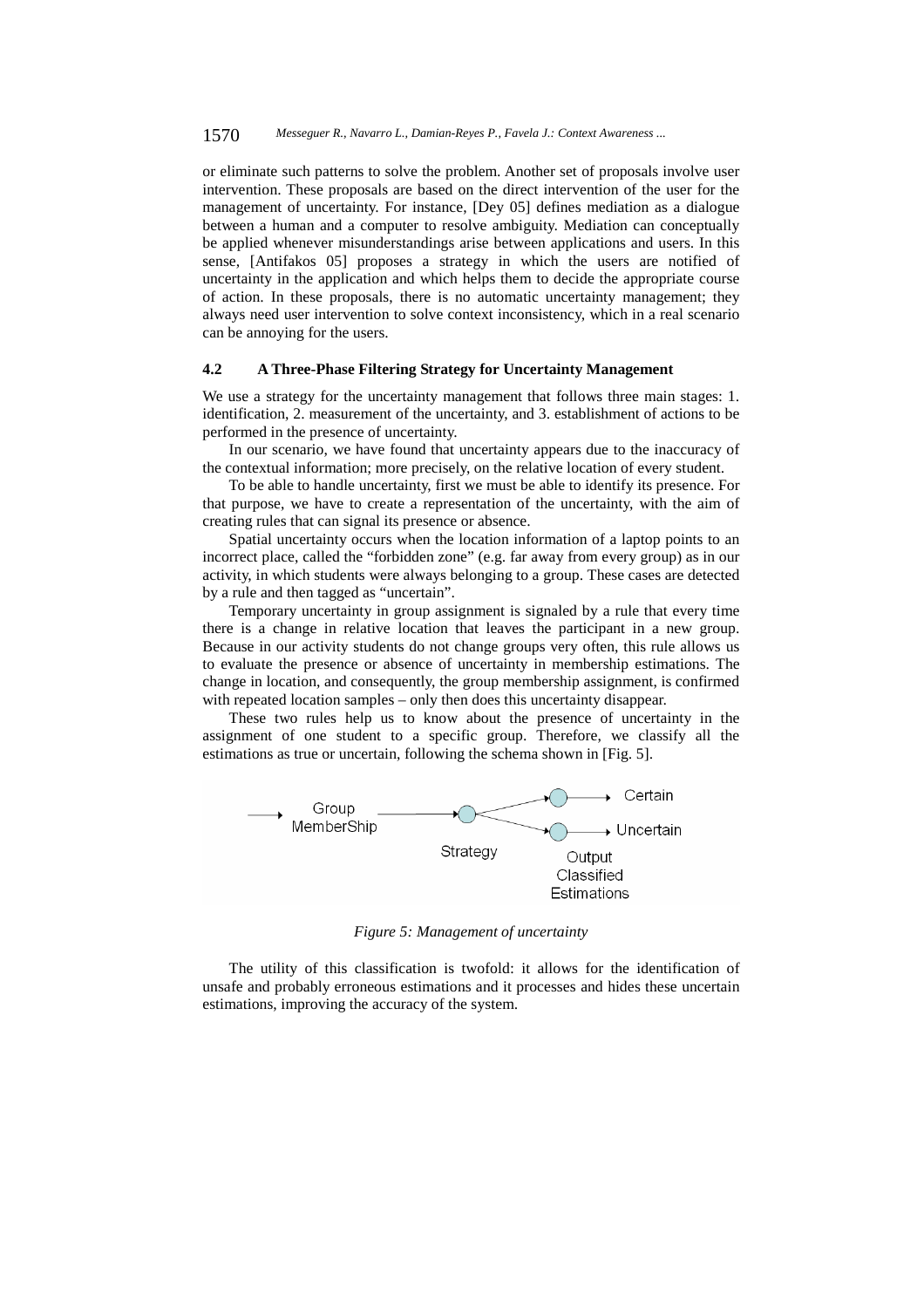For the case of uncertainty in the contextual information (in the relative location data – incorrect or multiple possible locations) [Fig. 6], a rule combines such information with other contextual elements. Therefore, if this kind of uncertainty is detected and the system is not able to definitely estimate the group to which a certain user belongs, the service looks for the students nearest to his current location and assigns him to their group. This mechanism of group assignment is based on the fact that a student – standing in an uncertain location – is most of the time relatively close to his group partners. Consequently, there is strong evidence that the closest students to the uncertain location are usually members of the same group.



*Figure 6: Action of combination with other contextual elements in original uncertainty* 



*Figure 7: Action of re-estimation in derived uncertainty* 

In the case of temporary uncertainty [Fig. 7], the action to carry out is to wait or perform a re-estimation of location. That is, when the temporary uncertainty is detected, the application repeats the process based on a new location sample with the aim of confirming the change of group. It has been found that two consecutive assignments to the same group usually imply that the change of group is correct.

#### **4.3 Simulation, Results, and Findings**

Using the log data collected in the experiments with students in the mobility+collaboration+context scenario, we have evaluated our mechanism (the rules) comparing to what really happened (the ideal or "true logs").

[Tab. 3] shows the accuracy of this mechanism for detecting uncertainty (measured group membership estimations considered correct, considered uncertain with respect to those we knew were wrong). A pattern that we have observed in this application-specific scenario is that the great majority of the estimations marked as uncertain correspond to wrong estimations in reality, as can be observed in [Tab. 4].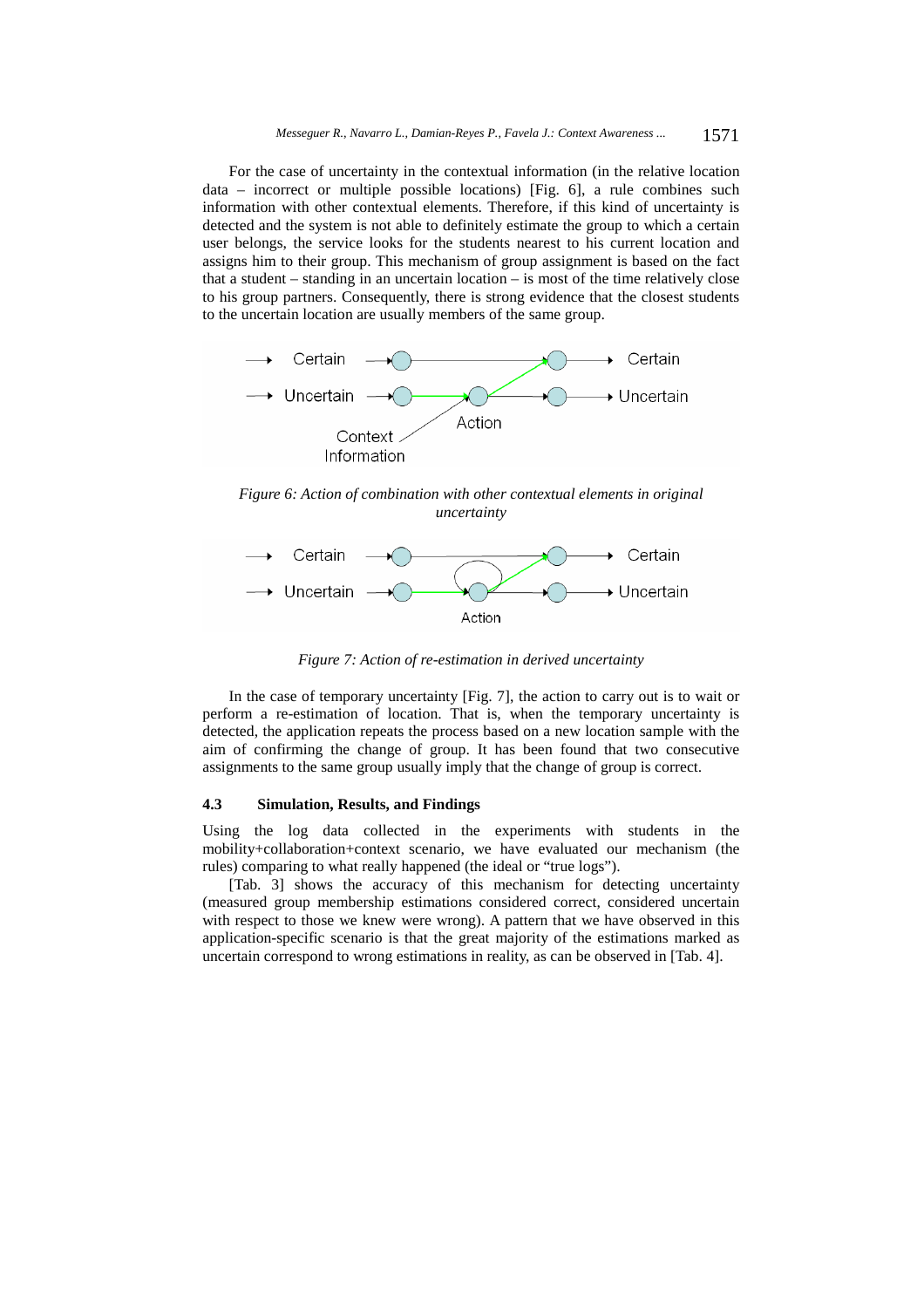| <b>Estimation</b> | <b>Correct</b> | <b>Uncertain</b> | Wrong           |
|-------------------|----------------|------------------|-----------------|
| Home              | $1546(95\%)$   | 44               | 30 (<br>$1\%$ . |
| Expert            | 1579 (97%)     | 27               | 14 (<1%)        |

*Table 3: Estimations classified and improved with the strategy of management of uncertainty* 

| <b>Estimation</b> | <b>Wrong / Uncertain</b> |
|-------------------|--------------------------|
| Home              | 41 / 41                  |
| Expert            | 25 / 27                  |

*Table 4: Relationship of wrong estimations among those marked as uncertain* 

#### **4.4 Effect on Users: Interruptions and Notifications**

It has to be noted that not every erroneous or uncertain estimation implies an interruption in the attention of the student. For example, two consecutive erroneous or uncertain estimations that happen before the user recovers from the interruption are not two interruptions but just one. The first one interrupts the student and diverts the student's focus away from the main activity towards the change of context, tools, group, etc. decided by the system, but the second one does not interrupt since it is consistent with the new context, until the user can recover from the error.

We defined a burst as a sequence of erroneous and/or uncertain estimations. The end of the burst, or the return to normality, is identified with two consecutive correct estimations. From the log data, we identified the bursts with erroneous and/or uncertain estimations. In the case of an uncertain estimation burst, without erroneous estimations, the system would not carry out any action; it would just inform (via a notification) of this state of uncertainty, without interrupting the student activity.

|        | <b>Without</b>                                                   | With uncertainty management |  |
|--------|------------------------------------------------------------------|-----------------------------|--|
|        | Erroneous $\&$ uncertain Erroneous $\&$ uncertain Uncertain only |                             |  |
| Home   |                                                                  | 34                          |  |
| Expert | 200                                                              |                             |  |

*Table 5: Total of bursts of erroneous estimations and in the case with uncertainty management also the bursts with uncertain estimations* 

In [Tab. 5] we present the total number of bursts with erroneous and uncertain estimations that can be observed during a concrete activity. We also show the total number of bursts composed by uncertain estimations. [Tab. 6] shows the impact on the activity of the student, measured in interruptions and notifications.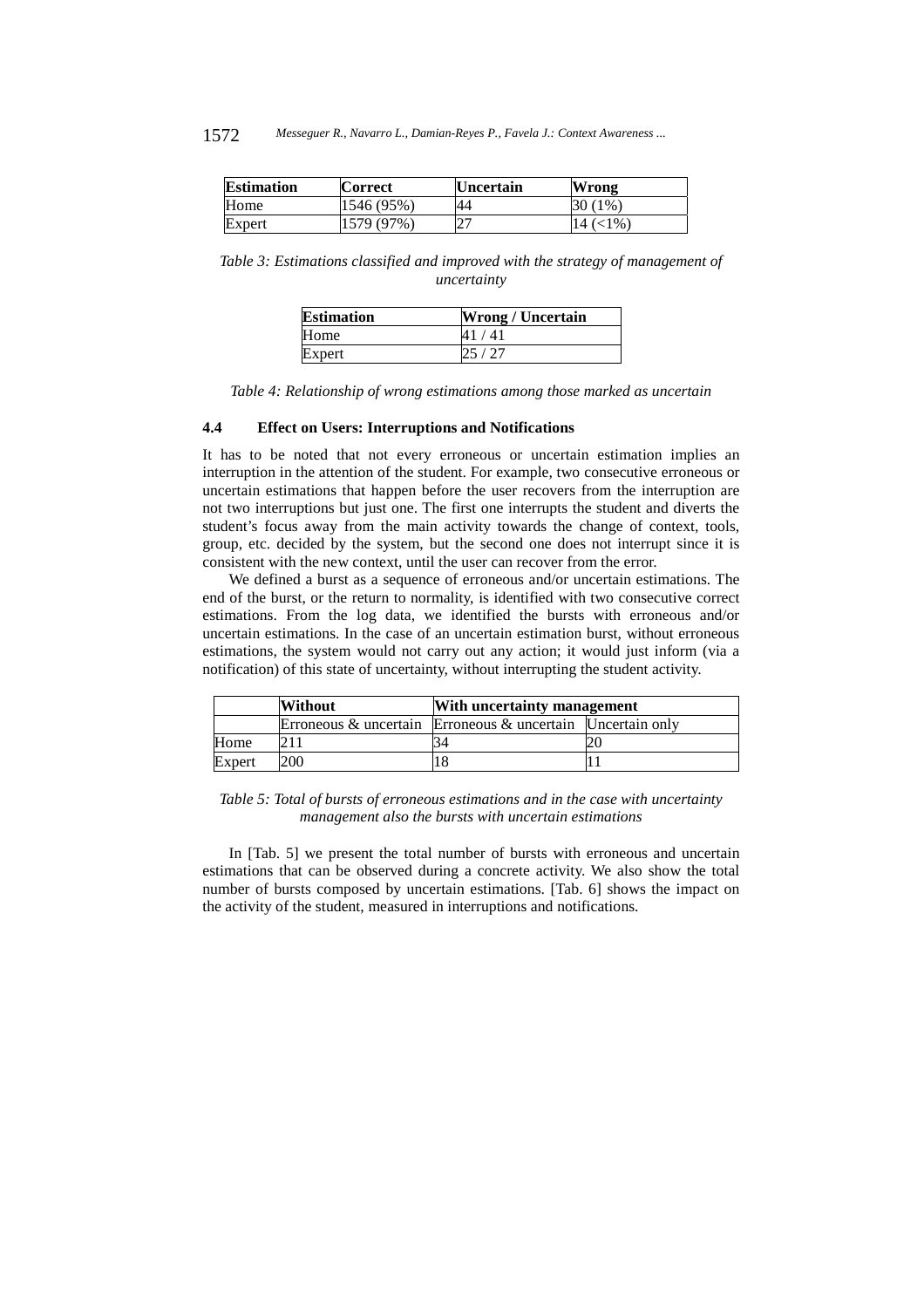|        | <b>Interruptions</b> | <b>Information</b> |
|--------|----------------------|--------------------|
| Home   |                      |                    |
| Expert | ∪.J                  |                    |

*Table 6: Average of interruptions for student and activity with the strategy of uncertainty management and the average of uncertain info for student and activity* 

#### **4.5 Discussion**

The results just presented relate to Goal 1, namely, "The system should automatically form real and virtual groups of students using the current context (dynamic teams)." In [Tab. 6], we can clearly see that with the original algorithm, the student had an average of seven to eight interruptions while performing an activity 30 minutes in duration. We found this value too high as it distracts the operation of groups and student activities. With uncertainty management, these interruptions are reduced to one, on average, for each student during the same activity. We believe this value is acceptable and has little impact in the operation of the group or the student.

Therefore, we find that a mechanism for the administration of uncertainty, precisely the labeling of the uncertain estimations, is very useful for the design of context-aware apps. that assist the user with automatic group membership detection.

This group membership information can be further exploited as pointed out by Goal 2: "A teacher should view a real-time classroom snapshot for activity log and evaluation support." Although this application has not yet been built, the information required for it has been produced (it includes the history of location, identity, time, all estimations of groups, and their uncertainty tagging) and it will be very useful for the teacher as a record of the activity for evaluation, as proposed in [Juan 08].

Finally, a re-evaluation of the impact of technology on a learning activity with uncertainty management is presented based on the results shown by simulation. [Tab. 5] and [Tab. 6] show how interruptions in the students' attention are reduced to acceptable values by including uncertainty management.

# **5 Conclusions**

In this paper, we have explored effective mechanisms for computer-supported groupawareness in collaborative learning scenarios. We describe a ubiquitous learning scenario in a mobile and collocated collaborative learning environment.

Automatic derivation of contextual information on groups is required to support groups of students without increasing the burden on teachers and students to manually inform CSCL applications about group arrangements. To deal with this problem, we implemented a service that, based on relative location information of the students' laptops used within a classroom and connected to multiple Wi-Fi access points, is able to automatically estimate the groups' membership. Based on several experiments performed in real-world classrooms and lectures using group-aware collaborative applications, we report the lessons learned from such experience. We confirmed the usefulness of group-aware applications in supporting collaborative learning activities.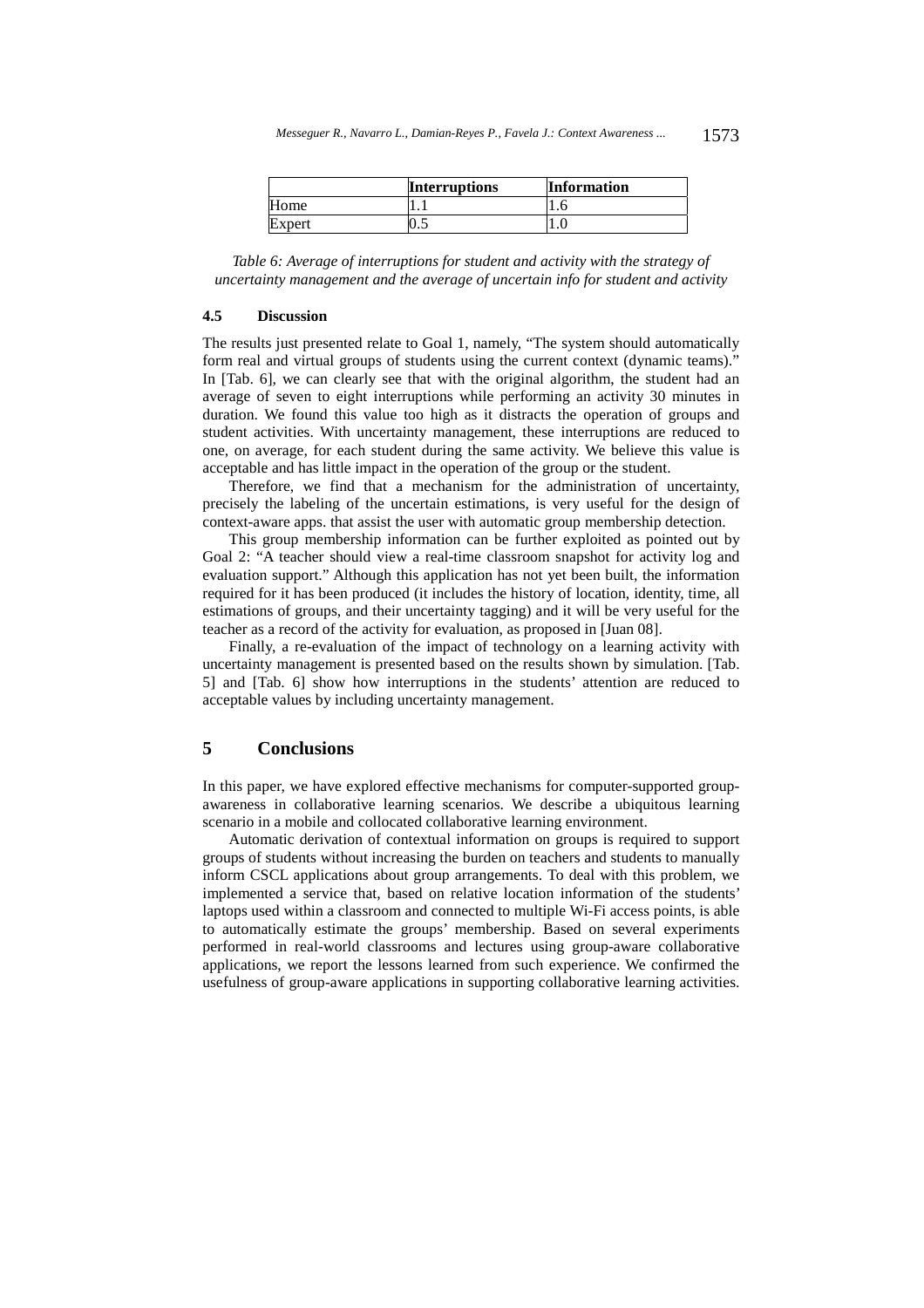#### 1574 *Messeguer R., Navarro L., Damian-Reyes P., Favela J.: Context Awareness ...*

It was also noticeable that the groups' contextual information – derived from students' location – is inaccurate and causes disturbing interruptions to the participants' activity.

Therefore, this information has to be carefully filtered to evaluate the degree of uncertainty and protect the system from erroneous estimations, which otherwise can cause undesired interruptions to the students. For this purpose, we propose a strategy for uncertainty management consisting of three main stages: identification, measurement, and treatment of uncertainty. The utility of this strategy is twofold. First it allows for the identification of unsafe and probably erroneous estimations, and it allows for processing and correcting these uncertain estimations – improving the accuracy of the system. Finally, we evaluated the utility in terms of the rate of undesired interruptions to users' activity made by the system. The quality of the filtered location estimations has been found to be appropriate for the reliable detection of groups' formations. These results enable the construction of group-support applications that effectively track participants, assisting them with automatic sharing, communication, and coordination mechanisms as they move and reorganize by groups in synchronous and collocated collaborative learning activities.

#### **Acknowledgements**

This work was supported in part by the Spanish Ministry of Science and Innovation under grant TIN2007-68050-C03-01 and by CONACYT through a scholarship provided to Pedro Damian-Reyes. We also thank the anonymous reviewers for their constructive comments.

#### **References**

[Abowd 02] Abowd, G. D., Ebling, M., Gellersen, H.-W., Hunt, G., Lei, H: Guest editors' introduction: context-aware computing, IEEE Pervasive Computing, 1, 3 (2002), 22-23.

[Antifakos 05] Antifakos, S., Kern, N., Schiele, B., Schwaninger, A: Towards improving trust in context-aware systems by displaying system confide, Proc. Mobile HCI. ACM (2005), 9-14.

[Aronson 78] Aronson, E: The jigsaw classroom, Sage Publications (1978).

[Baloian 09] Baloian, N., Zurita, G: Mc-supporter: flexible mobile computing supporting learning though social interactions, UCS Journal, 15, 9 (2009), 1833-1851.

[Bravo 05] Bravo, J., Hervás, R., Chavira, G: Ubiquitous computing in the classroom: an approach through identification process, UCS Journal, 11, 9 (2005), 1494-1504.

[Bu 06] Bu, Y., Gu, T., Tao, X., Li, J., Chen, S., Lu, J: Managing quality of context in pervasive computing, Proc. Quality software, QSIC. IEEE (2006), 193-200.

[Chen 08] Chen, N.-S., Kinshuk, Wei, C.-W., Yang, S. J. H: Designing a self-contained group area network for ubiquitous learning, Educational Technology & Society, 11, 2 (2008), 16-26.

[Collazos 07] Collazos, C., Guerrero, L., Pino, J., Ochoa, S., Stahl, G: Designing collaborative learning environments using digital games, UCS Journal, 13, 7 (2007), 1022-1032.

[Derntl 05] Derntl, M. Hummel, K. A: Modeling context-aware e-learning scenarios, In Proc. Pervasive computing and communications workshops, PERCOMW. IEEE (2005), 337-342.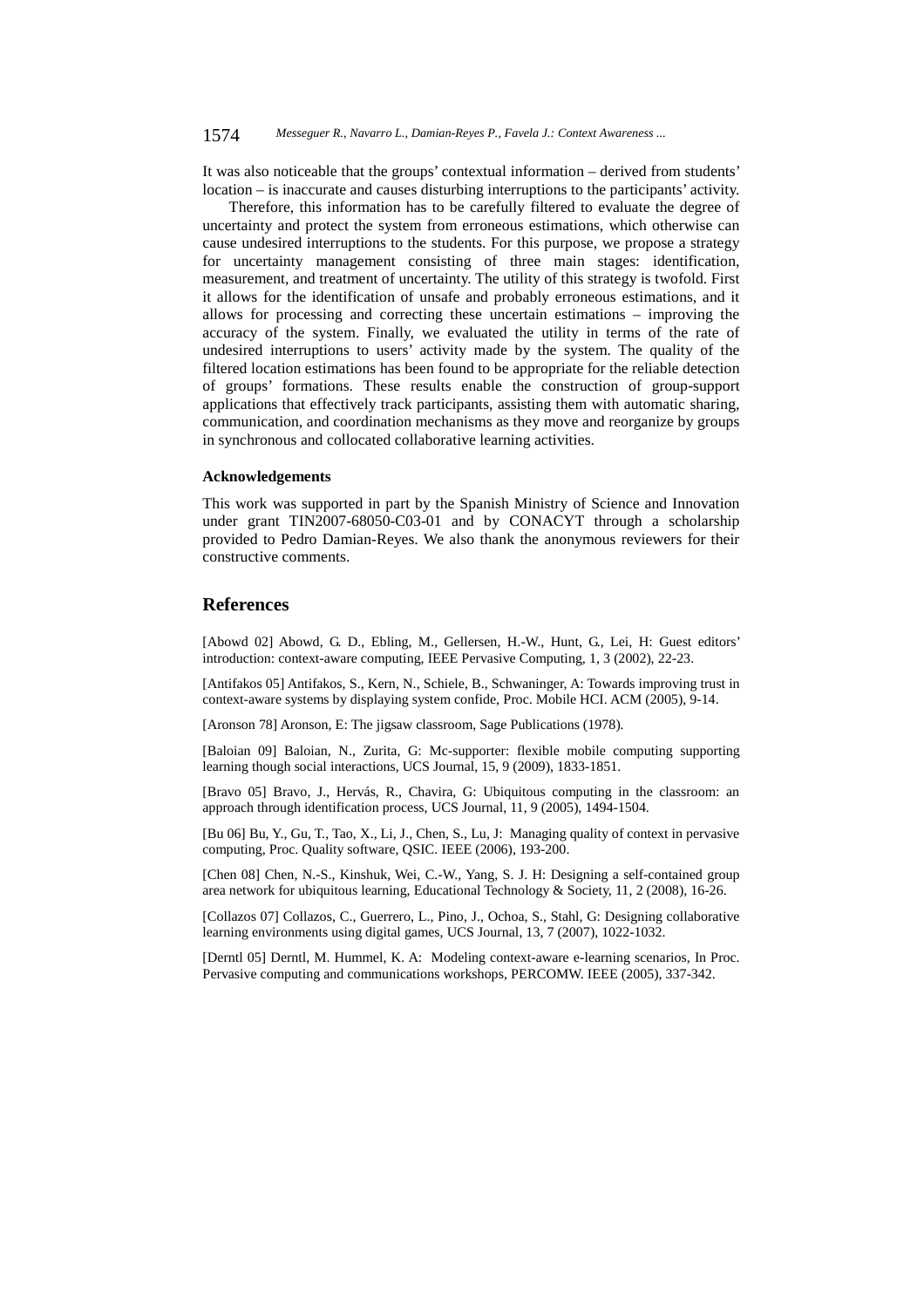[Dey 05] Dey, A. K. Mankoff, J: Designing mediation for context-aware applications, ACM Transaction Computer-Human Interaction, 12, 1 (2005), 53-80.

[Felder 94] Felder, R., Rebecca, B: Cooperative learning in technical courses: Procedures, pitfalls, and payoffs", ERIC Document Reproduction Service ED 377038 (1994)

[Ferscha 04] Ferscha, A., Holzmann, C., Oppl, S: Team awareness in personalized learning environments, Proc. Mobile learning, MLEARN. LSDA (2004), 67-72.

[Flanagan 54] Flanagan, J. C: The critical incident technique, Psychological B., 51, 4, 327-358.

[Gu 04] Gu, T., Pung, H. K., Zhang, D. Q: A bayesian approach for dealing with uncertain contexts, In Proc. Pervasive computing. Austrian Computer Society (2004).

[Guan 06] Guan, D., Yuan, W., Gavrilov, A., Lee, S., Lee, Y., Han, S: Using fuzzy decision tree to handle uncertainty in context deduction, Proc. ICIC, v. 4114 LNCS. Springer (2006), 63-72.

[Herskovic 07] Herskovic, V., Pino, J. A., Ochoa, S. F. and Antunes, P: Evaluation methods for groupware systems, In Proc. CRIWG, vol. 4715 of LNCS. Springer (2007), 328-336.

[Hightower 04] Hightower, J., Borriello, G: Particle filters for location estimation in ubiquitous computing: a case study, In Proc. UbiComp, vol. 3205 of LNCS. Springer (2004), 88-106.

[Horvitz 03] Horvitz, E., Apacible, J: Learning and reasoning about interruption, In Proc. Multimodal interfaces, ICMI. ACM (2003), 20-27.

[Hwang 08] Hwang, G.-J., Tsai, C.-C., Yang, S. J. H: Criteria, strategies and research issues of context-aware ubiquitous learning, Educational Technology & Society, 11, 2 (2008), 81-91.

[Juan 08] Juan, A., Daradoumis, T., Faulin, J., Xhafa, F: Developing an information system for monitoring student's activity in online collab. learning, In Proc. CISIS. IEEE (2008), 270-275.

[Messeguer 07] Messeguer, R., Damián-Reyes, P., Favela, J., Navarro, L: Context awareness and uncertainty in collocated collaborative systems, In Proc. CRIWG, v. 5411 of LNCS. Springer (2008), 41-56.

[Park 05] Park, I., Lee, D., Hyun, S. J: A dynamic context-conflict management scheme for group-aware ubiquitous computing environments, In Proc. Computer software and applications conference, COMPSAC. IEEE Computer Society (2005), 359-364.

[Prekop 03] Prekop, P., Burnett, M: Activities, context and ubiquitous computing, Computer Communications, 26, 11 (2003), 1168-1176.

[Ranganathan 04] Ranganathan, A., Al-Muhtadi, J., Campbell, H: Reasoning about uncertain contexts in pervasive computing environments, IEEE Pervasive Computing, 3 (2004), 62-70.

[Röcker 07] Röcker, C., Magerkurth, C: Privacy and interruptions in team awareness systems, In Proc. Universal access in HCI, UAHCI, Part I, v. 4554 of LNCS. Springer (2007), 273-283.

[Rowstron 01] Rowstron, A., Druschel, P: Pastry: scalable, decentralized object location, and routing for large-scale peer-to-peer systems, In Proc. Distributed sys. platforms, Middleware, vol. 2218 of LNCS. Springer (2001), 329-350.

[Schmidt 05] Schmidt, A: Potentials and challenges of context-awareness for learning solutions, In Proc. Lernen, wissensentdeckung und adaptivität, LWA. DFKI (2005), 63-68.

[Schmidt 06] Schmidt, A., Braun, S: Context-aware workplace learning support: concept, experiences, and remaining challenges, In Proc. Innovative approaches for learning and knowledge sharing, EC-TEL conf, vol. 4227 of LNCS. Springer (2006), 518-524.